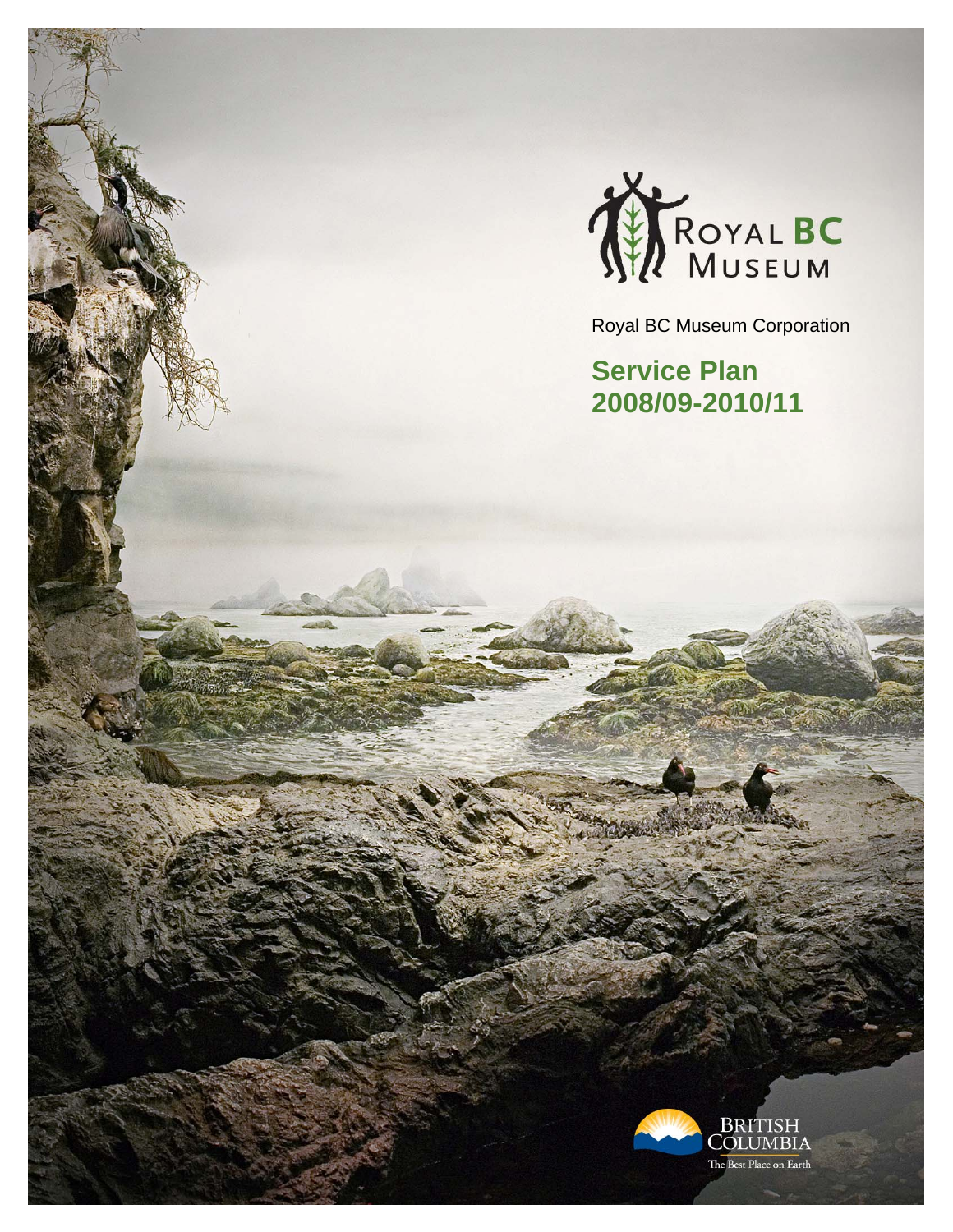### **National Library of Canada Cataloguing in Publication Data**

Royal BC Museum. Service plan. -– 2003/04/2005/06/07-

Title from cover. At head of title: Royal British Columbia Museum Corporation. Annual. Continues: Royal British Columbia Museum. Service plan. ISSN 1708-9794. Also available on the Internet. ISSN 1710-355 $X = Royal BC$  Museum. Service plan.

1. Royal BC Museum – Periodicals. 2. Museums - British Columbia – Victoria - Periodicals. I. Title. II. Title: Royal British Columbia Museum Corporation service plan.

AM101.B74 R69 069.09711'2805 C2004-960030-3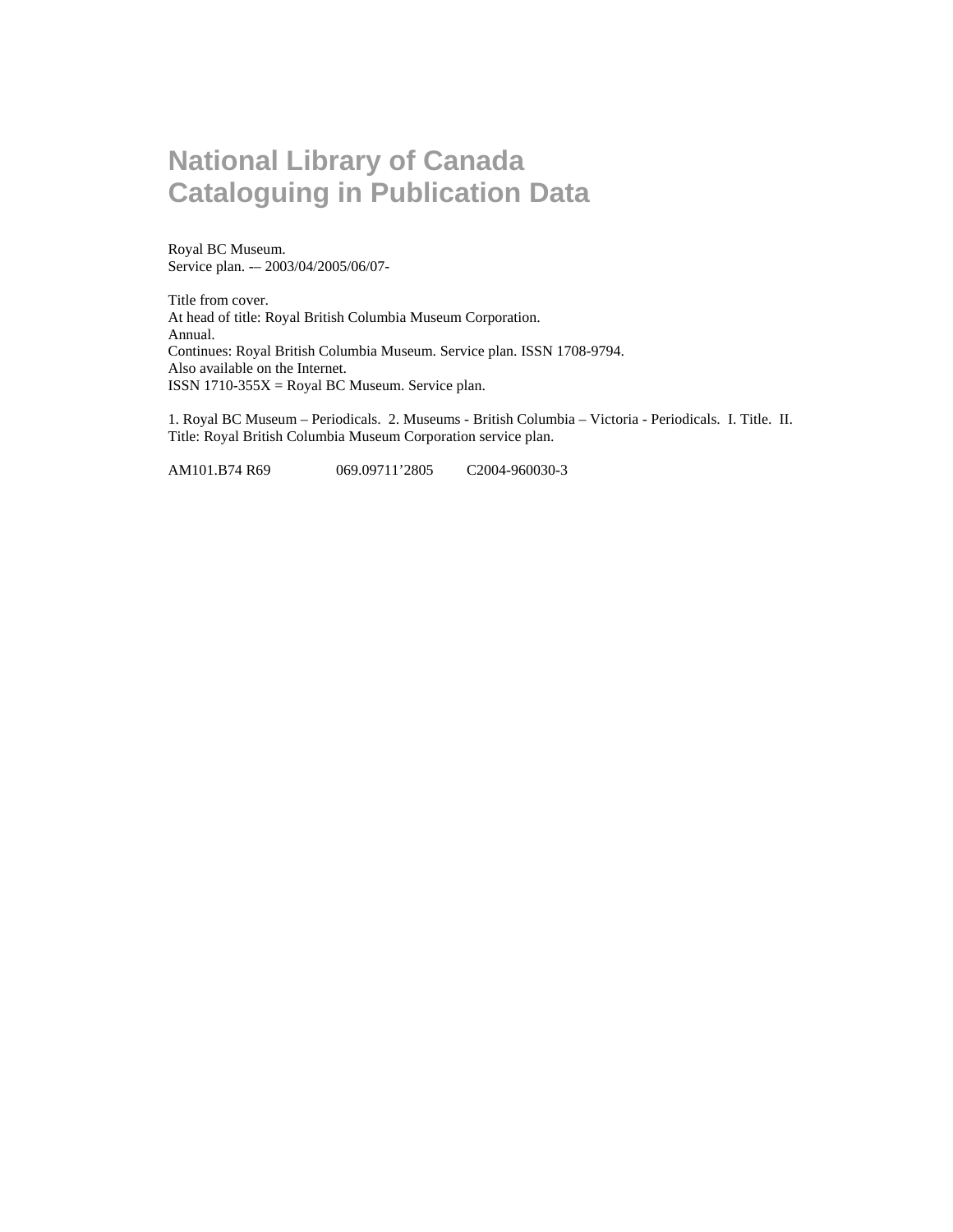# **Table Of Contents**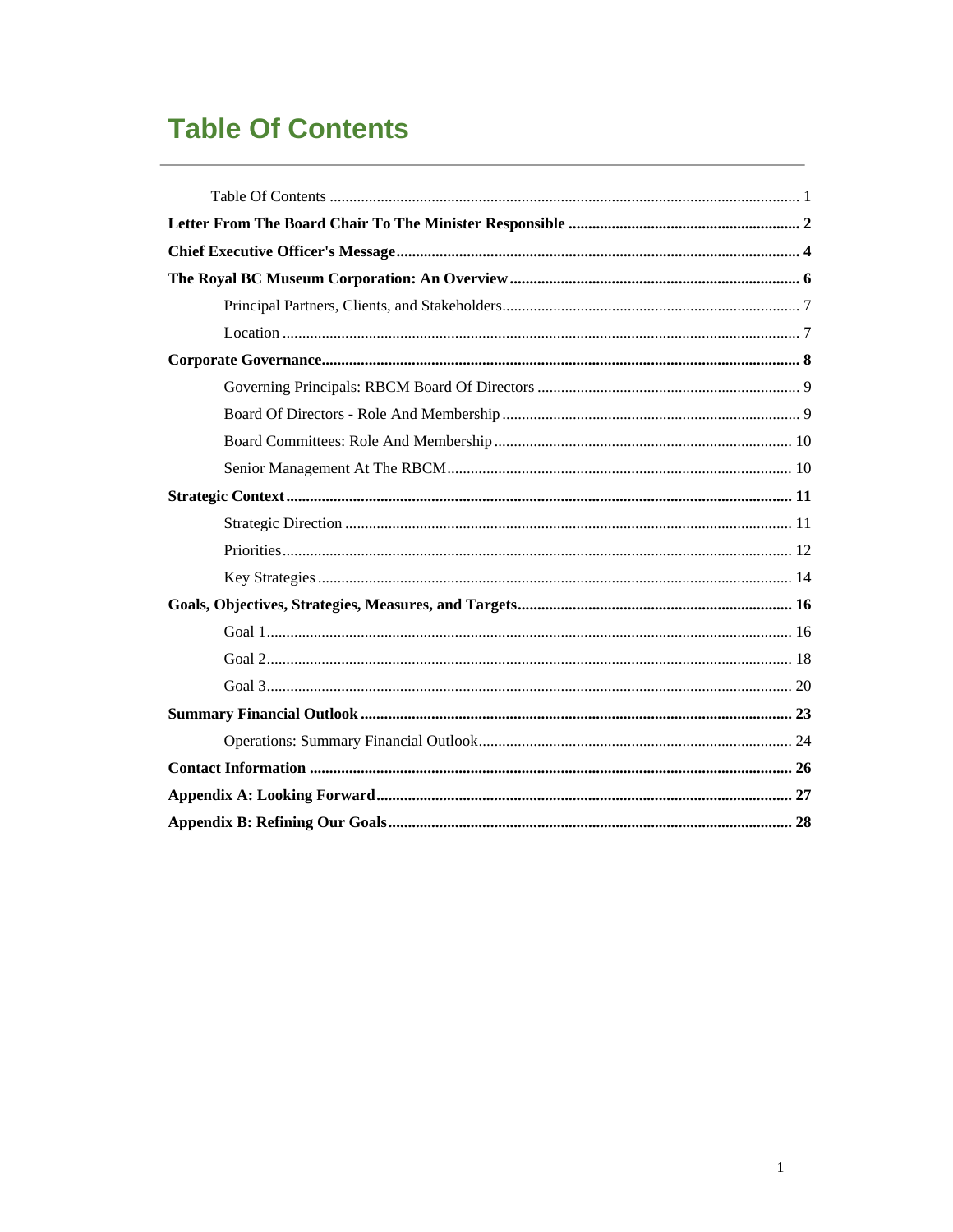### **Letter from the Board Chair to the Minister Responsible**

The Honourable Stan Hagen Minister of Tourism, Sport and the Arts Province of British Columbia

On behalf of the Board of Directors of the Royal BC Museum Corporation ("RBCM"), I am pleased to present the Corporation's 2008/09 to 2010/11 Service Plan.

The RBCM plays a vital role in telling the story of our province to British Columbians and to the world. We carefully protect artifacts, specimens and documents that are significant to our province's history, and bring the stories they tell to life.



Chair, Board of Directors David McMillan

We have embarked on an exciting revitalization and redevelopment

initiative that will enable us to engage and excite visitors well into the future. The initiatives under this plan will also enable us to address some of the significant risks that have been identified since 2006 when the provincial government transferred title to land and buildings occupied by RBCM to the Corporation.

With the stronger control over our property, as well as support from the Provincial Government, we are now able to begin work on necessary projects, such as repair to the marble cladding on the exterior of the Exhibit Hall; upgrades to elevators in the Fannin and Exhibit Hall buildings. We are now also able to move forward on new cold storage facility, which will address a risk to our photographic archival collections.

We have appreciated the ongoing commitment and support we have received from the Minister of Tourism, Sport and the Arts and the Provincial Government through this process.

Our master plan and business plan set out a bold vision for the RBCM – that of an institution that educates and inspires current and future generations of British Columbians and ensures that people all over the world appreciate our magnificent province. Achieving this vision will take tremendous commitment, including: a strong organizational culture, support from the community, investment from all levels of government, and enhanced relationships with the business community.

The change to the US dollar, and a continuing decline in US visitation may have an affect on tourism in Victoria. However, the RBCM has demonstrated its positive impact on the local and provincial economy by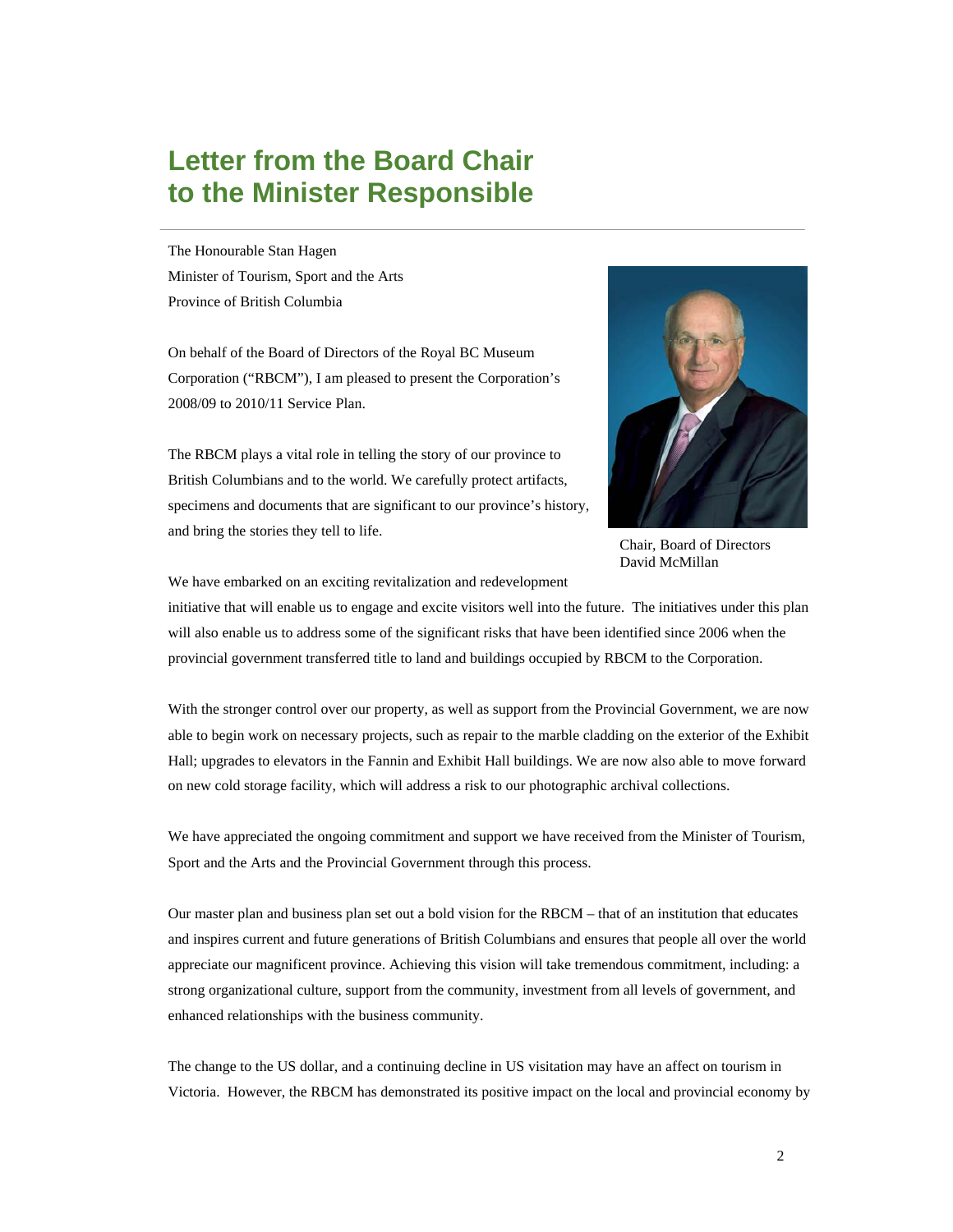acquiring and showcasing blockbuster exhibitions, such as, *Titanic: the Artifact Exhibition,* which exceeded all attendance and revenue projections in 2007; and by developing a home-grown project for 2008 which will support the celebratory goals of BC150 Years, provide an opportunity for our destination marketing organizations to have a product which will promote tourism, as well as showcase BC's story to the world.

RCBM's CEO and staff prepared the 2008/09 – 20010/11 RBCM Service Plan under Board direction, in accordance with the *Budget Transparency and Accountability Act and the BC Reporting Principles*. The Board, through its direction to the CEO and its review of the plan, which includes selecting performance measures and targets, is responsible for the plan. The performance targets in this plan have been determined based on an assessment of RBCM's operating environment, forecast conditions, risk assessment and past performance. The plan is consistent with government's strategic priorities and overall Strategic Plan.

We have considered all significant assumptions, policy decisions, and identified risks as of January 2008 in preparing this plan. The Board provides direction to the CEO who, in conjunction with RBCM staff, is accountable to the Board for ensuring that the RBCM achieves the specific objectives identified in the plan and for measuring and reporting actual performance to the Board.

We are proud of the accomplishments of the Royal BC Museum Corporation and are confident that the RBCM will continue to be a leader among museums and archives in this great province. On behalf of the Board, I encourage every British Columbian to become involved in some way and share your stories online at www.freespiritbc.ca. Celebrate BC's 150th Anniversary in 2008 with us!

Dogue hila

David McMillan Chair, Board of Directors Royal BC Museum Corporation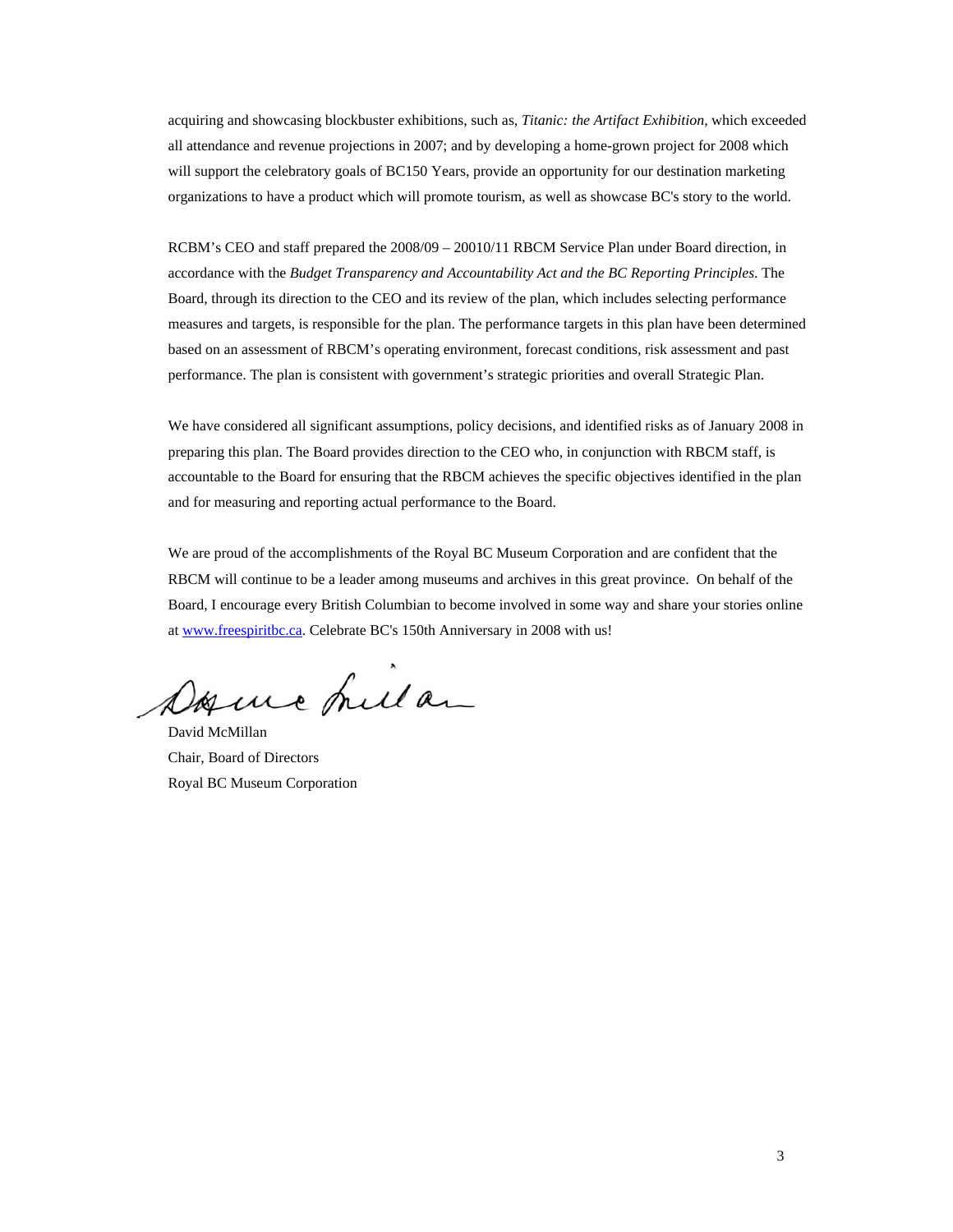### **Chief Executive Officer's Message**

I am pleased to submit the RBCM's 2008/09 to 2010/11 Service Plan.

The RBCM continues on our path toward an exciting "Vision for the Future": a master plan that will create a world-class showpiece and unique cultural legacy that will benefit British Columbia for generations to come. Our focus has been, and will continue to be, on activities which will attract public support and generate more financial resources through an increase in revenue and in donations. This proactive approach will ensure the ongoing financial stability of the museum and archives and give us an opportunity to contribute resources to leverage the funds we receive from our ongoing partnership with the Province of British Columbia.



Chief Executive Officer Pauline Rafferty

We are committed to preserving the invaluable artifacts, archives and collections in our care for the people of British Columbia, and to offering fascinating, educational, and engaging experience for visitors of all ages.

The coming year will be one of great celebration. Our province will mark its 150<sup>th</sup> anniversary of the founding of British Columbia as a Crown colony, and the RBCM has created a unique project, entitled *Free Spirit: Stories of You, Me and BC* to tell the stories of the people, objects and places which have influenced the development of our province. We are thankful for the provincial funding contribution toward this project, and recognize the importance of the support of our other community partners without whom this project would not be possible.

In addition to an exhibition, which will open in March 2008 in Victoria, this project includes an interactive web component to involve British Columbians of all ages, providing an opportunity for everyone to share their stories in video, audio, text, and photographs. The website - www.freespiritbc.ca - is also a virtual exhibition that mirrors the physical exhibition here in Victoria. A legacy publication will extend the reach of this extraordinary project; celebrating and preserving the stories that make BC unique, for future generations. We have, in partnership with BC Hydro, also developed a traveling exhibition and will take these stories on the road. Cultural events and a café series are also planned - with the goal of reaching and engaging BC's citizens and our visitors in the BC story.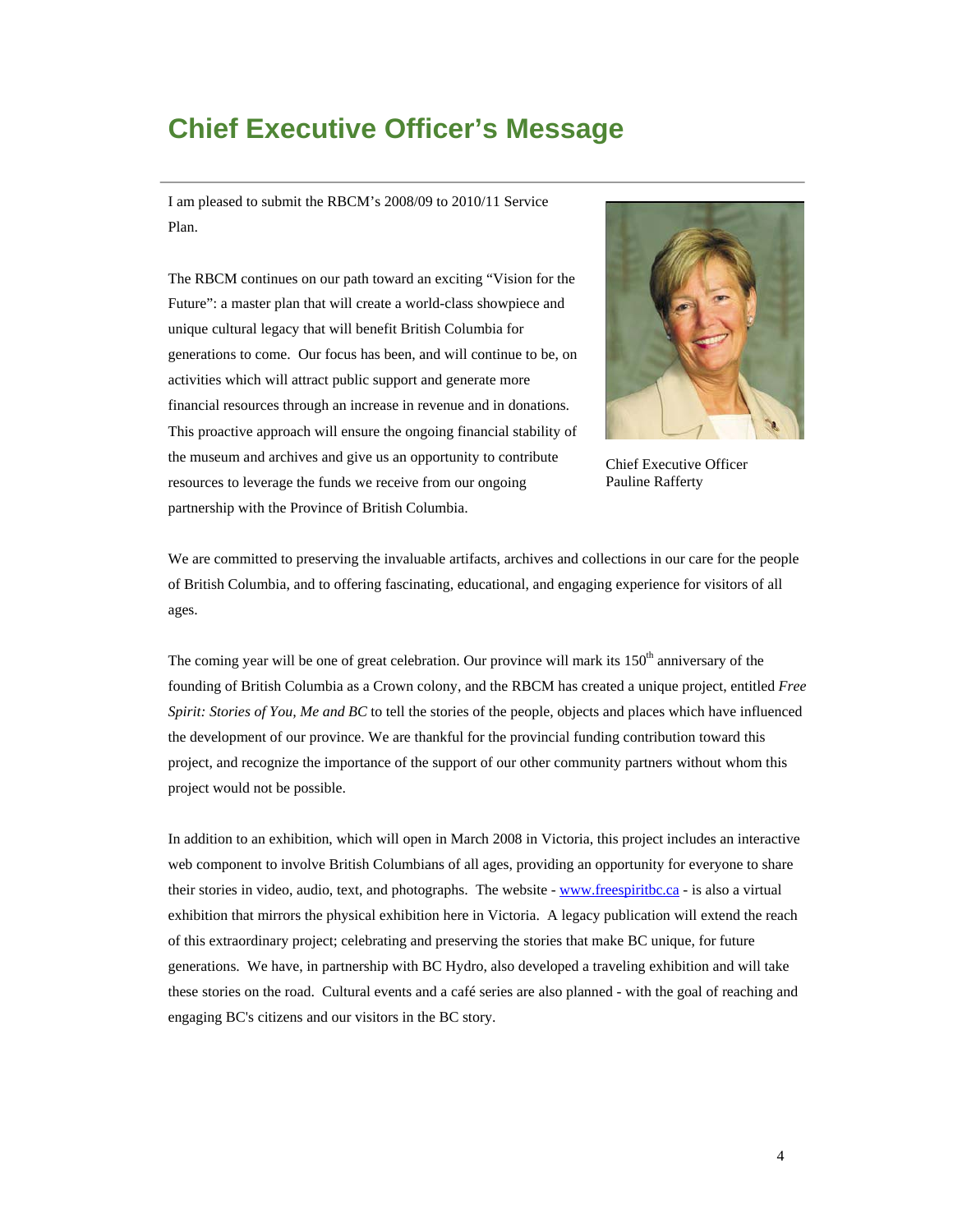We will honour our commitment to increase public accessibility as we continue our collections database project. This project will enable us to digitally record, catalogue, and interpret our collections, and make items in the Provincial Collections accessible to all British Columbians and people from around the world.

The RBCM is proud of its reputation as one of Canada's great cultural institutions. This would not be possible without the continued support of the Boards of the Friends of the Royal BC Museum Foundation, and the Friends of the BC Archives; our many dedicated volunteers, local and provincial supporters and our devoted staff. I also would like to acknowledge the hard work and commitment of our Board of Directors whose support is invaluable.

I thank them all for their continuing dedication and look forward to working together to create a revitalized museum and archives that will be the pride of generations to come.

Pauline Rafferty Chief Executive Officer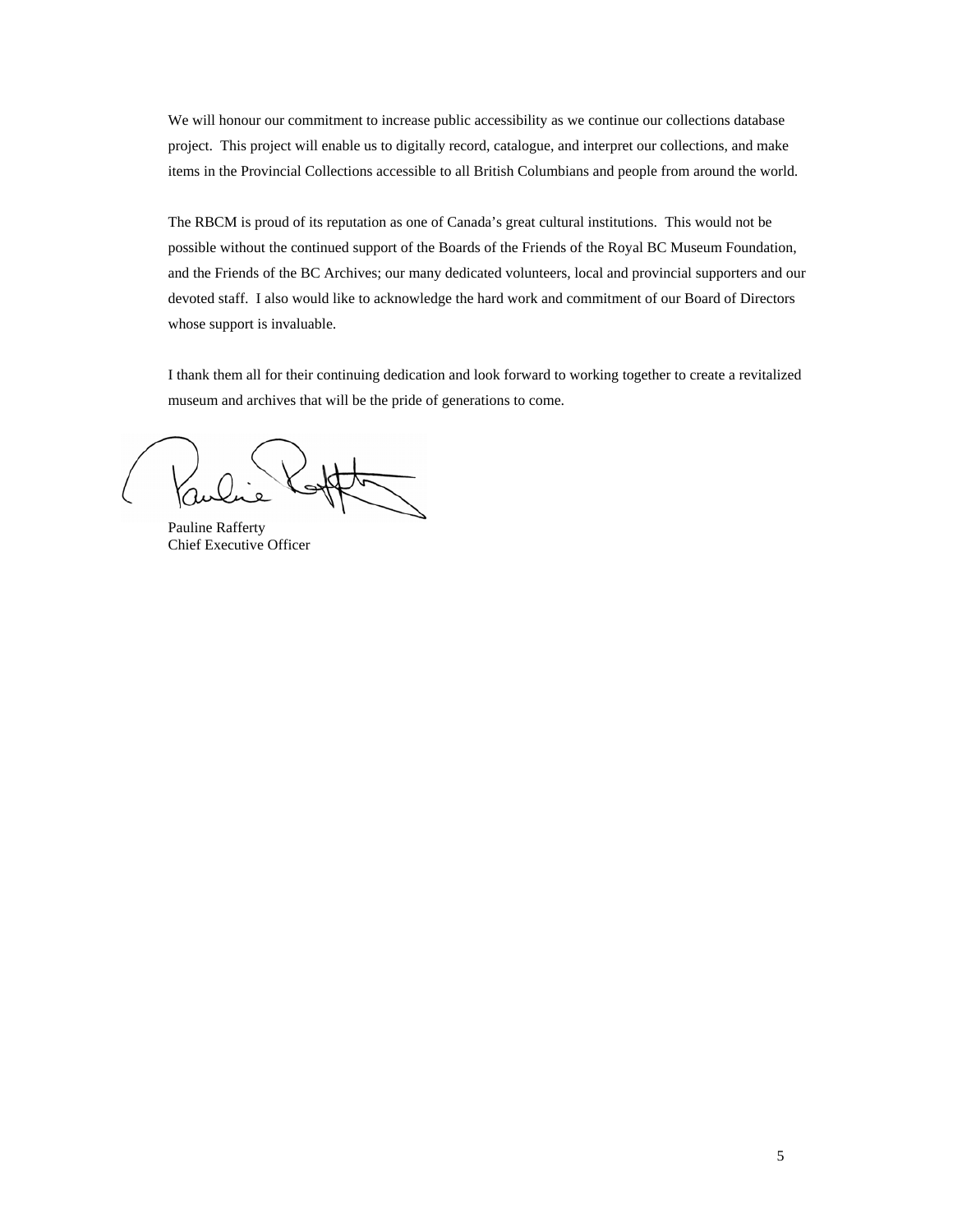### **The Royal BC Museum Corporation: An Overview**

The Royal BC Museum Corporation is one of the leading cultural institutions in the world. For over 120 years, we have been telling the story of our province to the world; collecting artifacts, documents and specimens of BC's natural and human history, keeping them safe, and sharing them with British Columbians, Canadians, researchers, and visitors from around the globe.

More than a million people pass through our public spaces every year. In 2007, there were 500,000 paid visitors to the RBCM exhibitions, 7,000 using our provincial Archives and four million more visiting through our website. Our conservation and research activities and public programming help these visitors understand and appreciate the unique and fascinating nature of our province.

#### **Enabling Legislation**

The RBCM is a Crown Corporation. It was created in 2003 under the *Museum Act,* and given administrative responsibility for the museum, the provincial archives, Helmcken House, Thunderbird Park, Mungo Martin Big House, St. Ann's Schoolhouse and the Netherlands Centennial Carillon.

#### **Mandate**

The Museum Act lists the purposes of the Royal BC Museum Corporation as:

- to secure, receive and preserve specimens, artifacts and archival and other materials that illustrate the natural or human history of British Columbia;
- to hold and manage the archives of the government;
- to increase and communicate knowledge of the natural and human history of British Columbia by research, exhibits, publications and other means;
- to serve as an educational organization;
- to develop exhibits that are of interest to the public;
- to manage, conserve and provide access to the collection;
- on the request of the government, to manage cultural and heritage facilities designated by the government; and
- to perform functions usually performed by a museum and archives.

#### **Benefit to the public**

The work we do is important to all British Columbians, now and in the future. We benefit the public by: Developing and preserving collections for current and future generations;

Sharing the province's natural history and human story with the world;

Educating British Columbians with informative materials and programs;

Providing free admission for BC school students;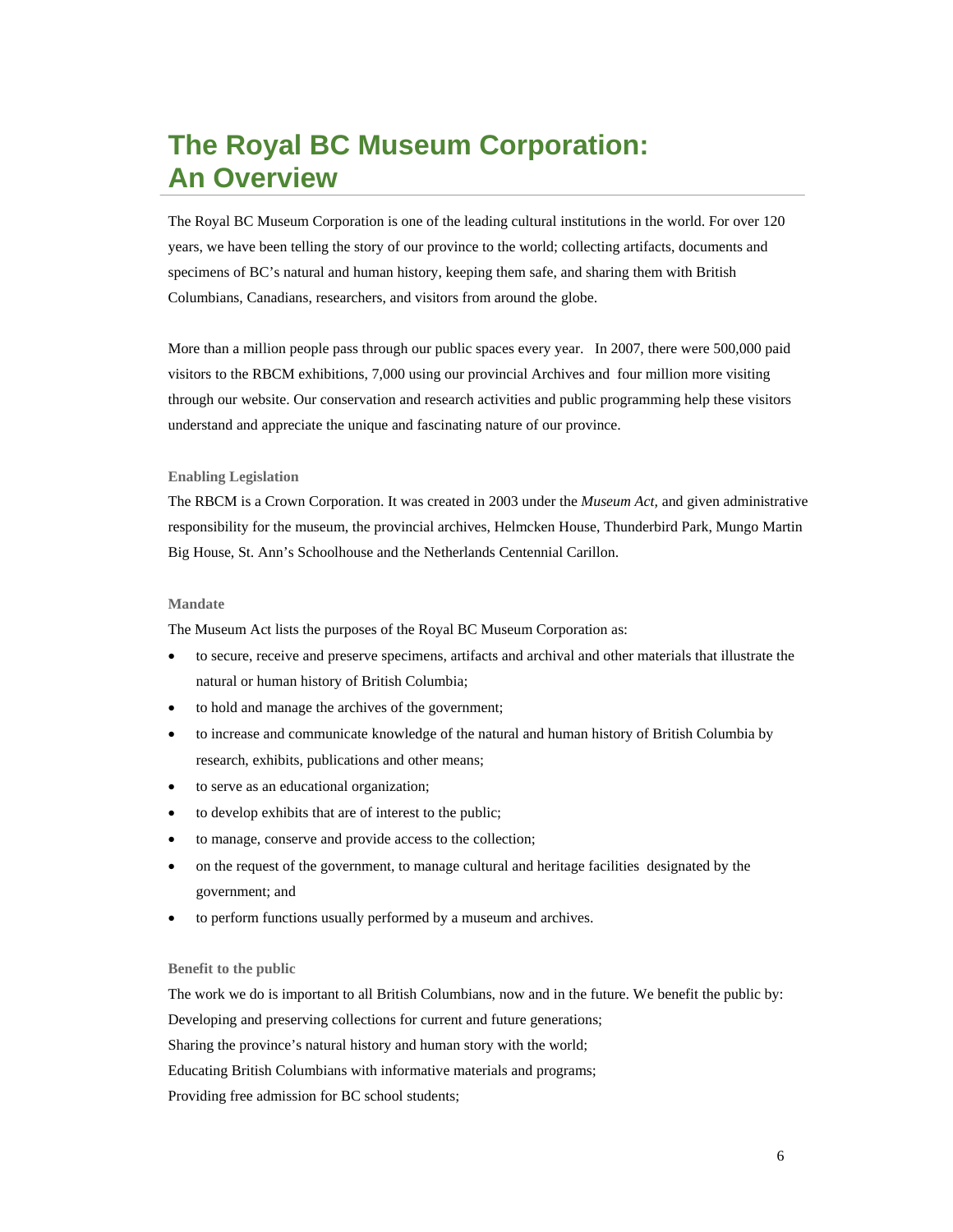Supporting research into British Columbia's natural and human history;

Attracting tourists to BC, and;

Managing provincial government archival records.

| Group or Agency                                                           | Nature of Relationship and/or Areas of<br><i>Interest</i>                                                                                                                                           |  |  |
|---------------------------------------------------------------------------|-----------------------------------------------------------------------------------------------------------------------------------------------------------------------------------------------------|--|--|
| Government                                                                |                                                                                                                                                                                                     |  |  |
| Provincial Government/Shareholder                                         | Financial investment, preserving BC's history                                                                                                                                                       |  |  |
| Minister of Tourism, Sport and the Arts                                   | Minister responsible for the RBCM                                                                                                                                                                   |  |  |
| <b>Federal Government</b>                                                 | Financial investment, commitment to preserving<br>national history                                                                                                                                  |  |  |
| Municipal Government - City of Victoria                                   | Impacts of economic return from the corporation's<br>operation                                                                                                                                      |  |  |
| <b>Business/Partnerships</b>                                              |                                                                                                                                                                                                     |  |  |
| Willie's Bakery                                                           | Providing food services                                                                                                                                                                             |  |  |
| Greater Victoria Chamber of Commerce                                      | Economic benefits and impacts on local businesses                                                                                                                                                   |  |  |
| Tourism Victoria                                                          | Visitor experience, economic impacts                                                                                                                                                                |  |  |
| Accommodation, Food Services and Retail<br>Sectors                        | Economic impacts, cross marketing, competition                                                                                                                                                      |  |  |
| Transportation                                                            | Economic impacts, cross marketing                                                                                                                                                                   |  |  |
| National Geographic IMAX Theatre                                          | In 1998, the RBCM entered into a number of<br>agreements with Destination Cinema Canada Inc.<br>(DCI) for the construction and operation of an IMAX<br>theatre. Current 30 year lease expires 2028. |  |  |
| <b>Internal</b>                                                           |                                                                                                                                                                                                     |  |  |
| <b>RBCM</b> Employees                                                     | Impacts on jobs, business operations                                                                                                                                                                |  |  |
| <b>Board of Directors</b>                                                 | Overall improvements to preserve BC's history,<br>generate additional revenues, increase fund-raising                                                                                               |  |  |
| Volunteers                                                                | Volunteer time                                                                                                                                                                                      |  |  |
| <b>External</b>                                                           |                                                                                                                                                                                                     |  |  |
| Tourists - out of Province and from BC                                    | Visitor's experience, donations                                                                                                                                                                     |  |  |
| Primary and Secondary Schools                                             | Educational programs, museum tours, special<br>exhibitions                                                                                                                                          |  |  |
| BC Universities and Colleges (Primary emphasis<br>on those based locally) | School and research programs, special exhibitions<br>and Internet research access                                                                                                                   |  |  |
| Friends of the Royal British Columbia Museum<br>Foundation (Foundation)   | The Foundation raises funds for the RBCM.                                                                                                                                                           |  |  |
| Friends of the BC Archives                                                | A non-profit organization with approximately 120<br>members concerned about the preservation and<br>improvements to the documentary heritage of BC<br>and its people.                               |  |  |
| Residents of British Columbia                                             | BC history, economic impact, interest                                                                                                                                                               |  |  |
| <b>First Nations</b>                                                      |                                                                                                                                                                                                     |  |  |
| <b>Esquimalt and Songhees First Nations</b>                               | Cultural precinct, preserving the First Nations'<br>History, Thunderbird Park                                                                                                                       |  |  |
| Champagne and Aishihik First Nations                                      | Kwäday Dän Ts'inchi research and education                                                                                                                                                          |  |  |
| Kwakwaka'wakw First Nation                                                | Mungo Martin House, preserving the First Nations'<br>history, Thunderbird Park                                                                                                                      |  |  |
| <b>Others</b>                                                             |                                                                                                                                                                                                     |  |  |
| Local and provincial media                                                | Public interest                                                                                                                                                                                     |  |  |

**Principal Partners, Clients and Stakeholders**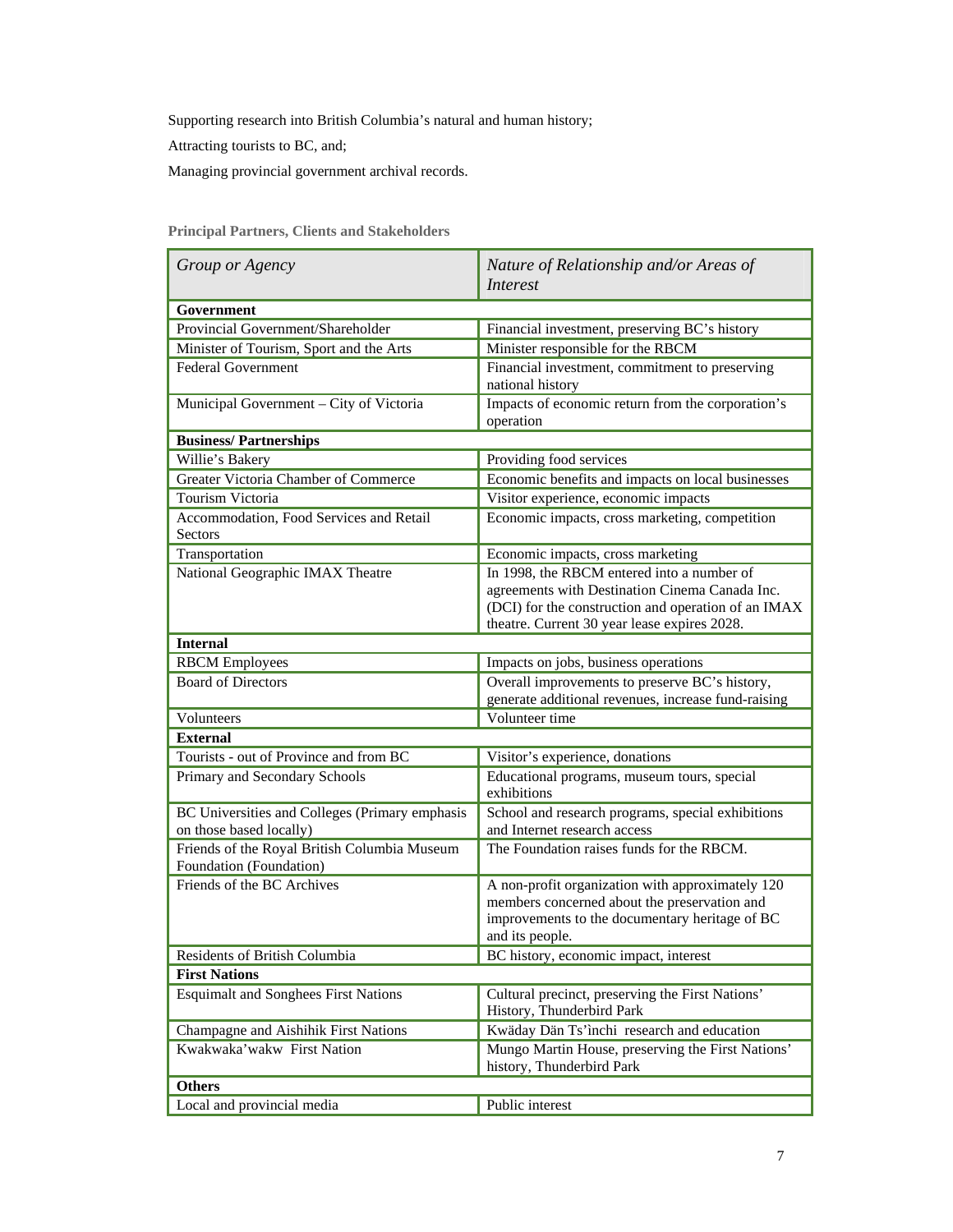#### **Location**

RBCM is physically located at 675 Belleville Street in Victoria, BC. Our website is at www.royalbcmuseum.bc.ca.

**How the RBCM delivers services**  We deliver services in a variety of ways: Providing exhibitions and programs within the cultural precinct; Developing and delivering school programs; Enabling electronic access to our collections and archives; Publishing books and research papers; and Delivering and supporting outreach programming

**Core Business areas** 

Our major program areas are:

Development, management and care of the collections

Providing public access to the collections

Research and interpretation

Developing and hosting exhibitions

Public and community education

There have been no significant shifts in our business areas or program delivery in this past year. For more detailed information about how the RBCM is organized, our core business areas and the services we provide, visit our website at: www.royalbcmuseum.bc.ca/about\_RBCM/.

### **Corporate Governance**

**Governing Principles: RBCM Board of Directors** 

The RBCM's Board of Directors has 11 members, appointed by the Province. It is accountable to the Minister of Tourism, Sport, and the Arts, and appoints a Chief Executive Officer to implement policies and achieve corporate goals. Our Board adheres to these principles:

- **Stewardship and leadership**
- Clarity of roles and responsibilities
- **Trust and transparency**
- Service and corporate citizenship
- Objective analysis
- **Accountability and performance**
- **Continuous improvement**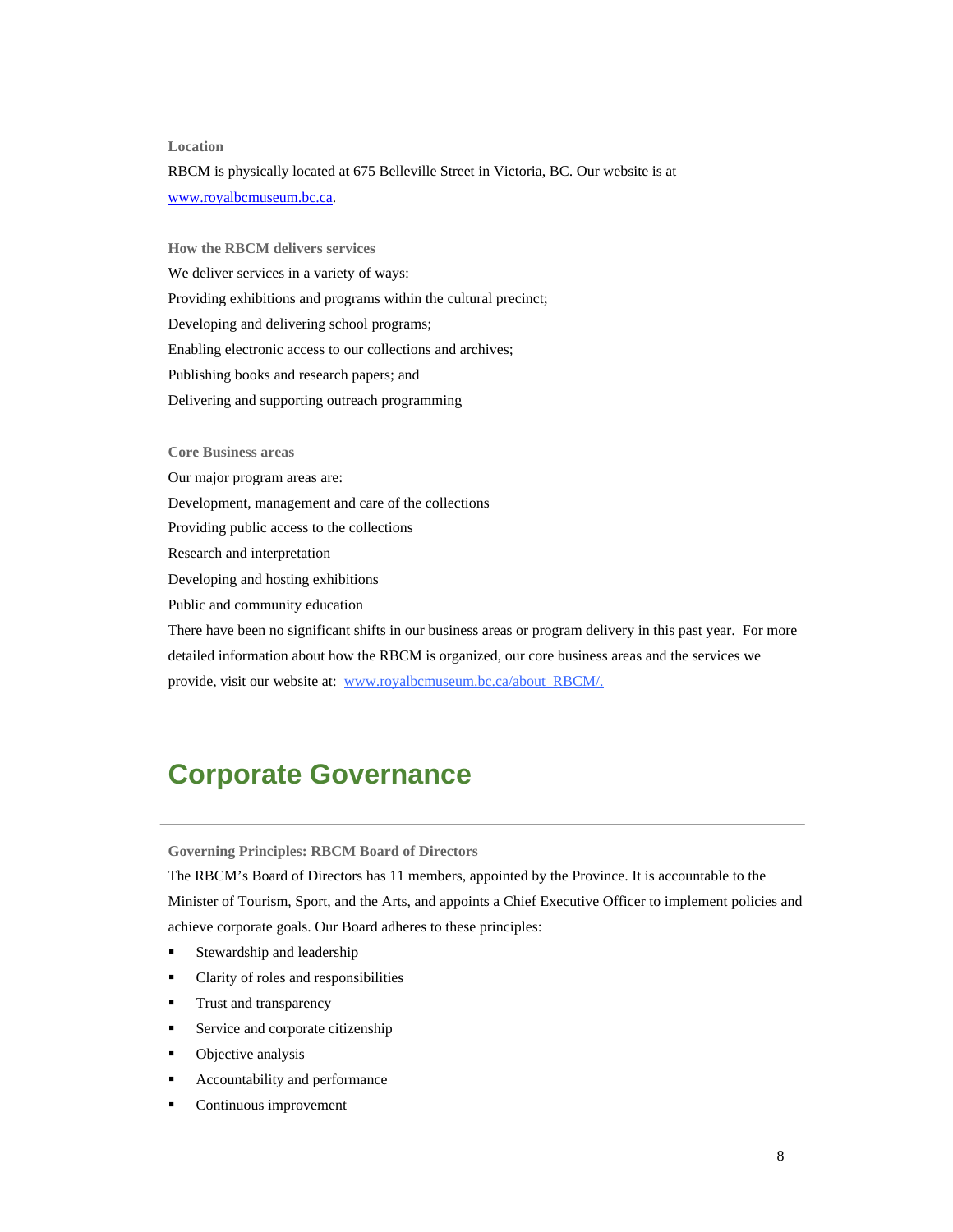**Board of Directors – Role and Membership** 

| Name                       | Position                    | Area      |
|----------------------------|-----------------------------|-----------|
| David McMillan             | Chair                       | Victoria  |
| Donald Hayes               | Vice Chair                  | Duncan    |
| Kenneth Mahon              | Director                    | Vancouver |
| <b>Allison McNeill</b>     | Director                    | Kelowna   |
| Anna Nyarady               | Director                    | Vancouver |
| Barbara Rae                | Director                    | Whistler  |
| Neil Sterritt              | Director                    | Hazelton  |
| David Stowe                | Director                    | Vancouver |
| <b>Margaret Vandenberg</b> | Director                    | Vancouver |
| Vacant                     | Director                    |           |
| John Walton                | Director and Chair Emeritus | Victoria  |

#### **Shareholder's Letter of Expectations**

The Shareholder's Letter of Expectations, is a key component of the RBCM's governance framework, entered into between the Minister and the Corporation. It confirms the shared understanding of the Government and the Corporation on its corporate mandate, public policy issues, strategic priorities and highlevel performance expectations. The Shareholder's Letter of Expectation is reviewed and discussed with Government annually and updated as required. It is posted for public review at www.royalbcmuseum.bc.ca/Reports\_Policy/Shrhldrs\_Ltr.aspx.

**Board Committees: Role and Membership** 

The RBCM Board of Directors has four committees:

#### **Finance and Audit Committee**

**Purpose:** Ensuring that our financial and accounting policies conform to the *Museum Act* and all other applicable legislation, and that our financial reporting systems meet the needs of the Board and the RBCM. **Members**: Donald Hayes, Chair, Anna Nyarady, John Walton, ex-officio members David McMillan, Pauline Rafferty and Chief Financial Officer, Faye Zinck.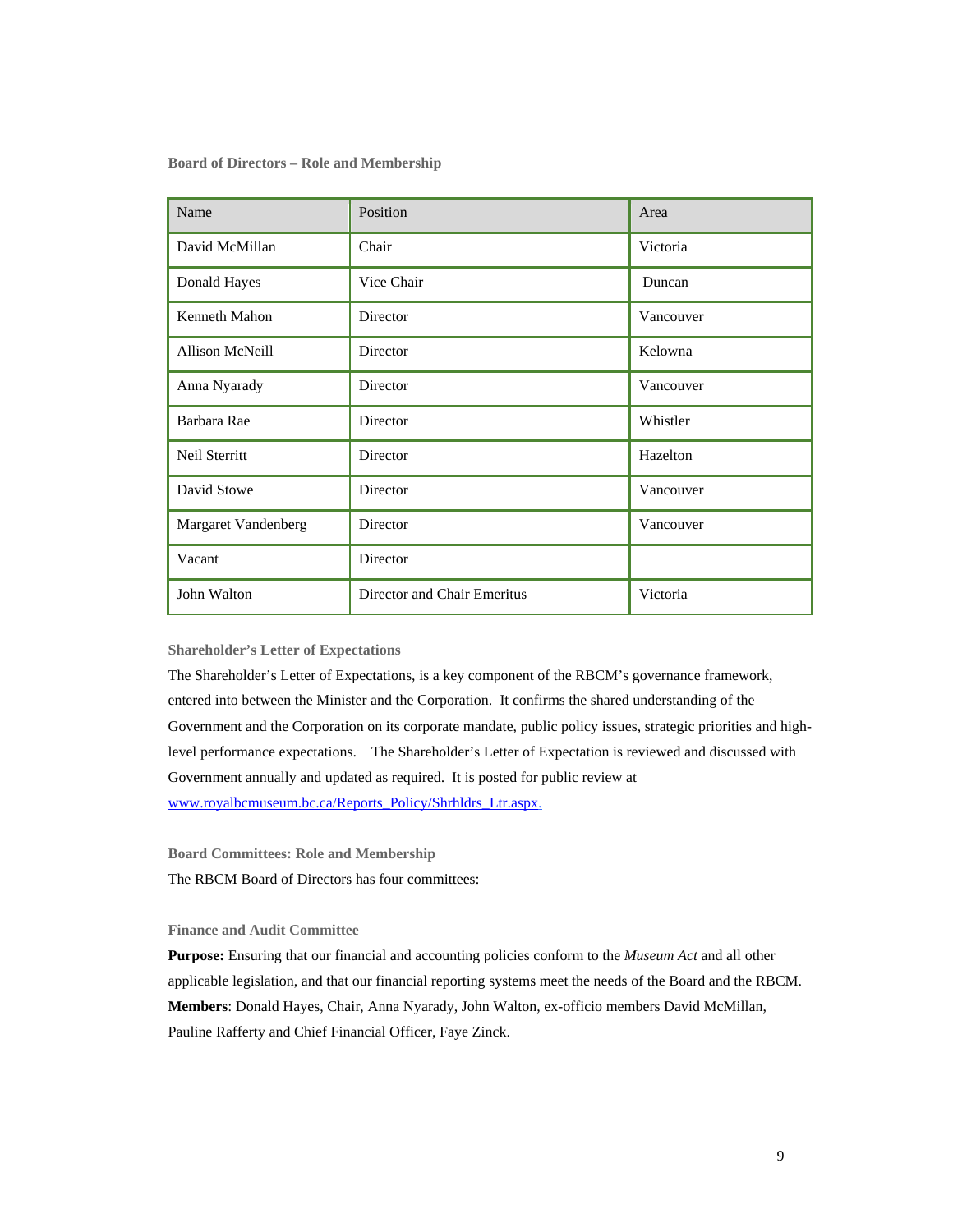#### **Fund Development Committee**

**Purpose:** Participate in strategic fund development activities which support the implementation of the fundraising plan.

**Members**: Donald Hayes, Chair, David Stowe, Margaret Vandenberg, Chair of Friends of the Royal BC Museum Foundation, Pauline Rafferty and Director, Development, Diane Lloyd.

#### **Governance & Nominating Committee**

**Purpose:** Overseeing the Board's nominating and governance activities, establishing criteria for membership on the Board, pre-screening and recommending Board and committee candidates, managing Board orientations and evaluations, and maintaining governance documentation. It also manages corporate governance, and reviews, monitors and reports on Board effectiveness.

**Members:** Barbara Rae, Chair, Allison McNeill, Neil Sterritt, David Stowe, and ex-officio members: David McMillan and Pauline Rafferty.

#### **Site Development Committee**

**Purpose:** This is a limited-term "special purpose" committee, which advises the Board on our Master Plan and RBCM renewal, overseeing and establishing policies for management of the RBCM's land and property.

**Members**: Ken Mahon, Chair, Donald Hayes, Murray Farmer, ex-officio members David McMillan and Pauline Rafferty and Director, Business and Operational Services, Angela Williams.

#### **Senior Management at the RBCM**

| Pauline Rafferty    | <b>Chief Executive Officer</b>               |
|---------------------|----------------------------------------------|
| Faye Zinck          | <b>Chief Financial Officer</b>               |
| <b>Grant Hughes</b> | Director, Curatorial Services                |
| Diane Lloyd         | Director, Development                        |
| Gary Mitchell       | Director, Access and Information Services    |
| Angela Williams     | Director, Business and Operational Services  |
| Tim Willis          | Director, Exhibitions and Visitor Experience |

#### **Additional Information**

Detailed information about our Board of Directors and its policies is available at www.royalbcmuseum.bc.ca. The RBCM fully complies with the "*Governance and Disclosure Guidelines for Governing Boards of BC Public Sector Organizations".*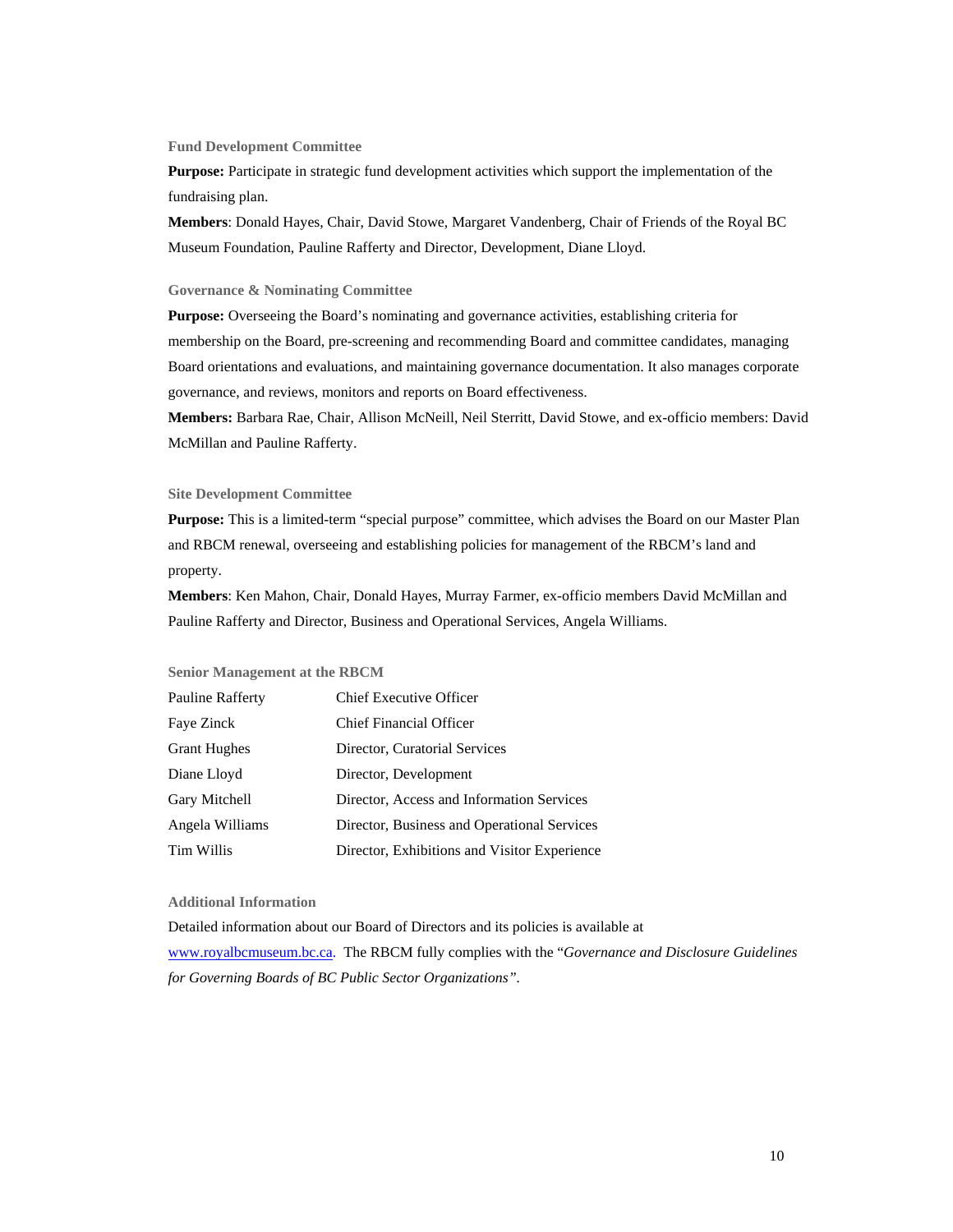### **Strategic Context**

We have a number of strengths that will help us achieve our goals and fulfill our mandate. The RBCM:

- Is the only institution in the world dedicated to preserving and interpreting BC's history.
- Has extensive knowledge about all regions of BC, and is a recognized national leader in developing innovative access to that knowledge.
- Holds the province's documentary history and acts as the official archives of the BC Government.
- Houses collections that provide a comprehensive picture of BC history.
- Has extensive experience in developing exhibitions that boost tourism and related spending in the community.
- Demonstrates a long and successful record of hosting temporary and blockbuster exhibitions.
- Develops programs that engage British Columbians across the province.
- Maintains a strong professional relationship with museums and archives across Canada and around the world.
- Has built a close and supportive relationship with Victoria's tourism industry.
- RBCM has staff with unique expertise that supports our mission.
- Relies on 450 volunteers who contribute more than 42,000 hours annually to RBCM activities.
- Has a strong, dynamic vision for the future.
- Plays an active role in educating BC's youth

#### **Strategic Direction**

Our 2006 business plan includes a detailed analysis of the risks we must address. Developed to support our Master Plan, it also identifies assumptions that will allow us to achieve our goals and fulfill our mandate. Green initiatives will be incorporated wherever possible.

We will continue to implement specific Business Plan elements as funding becomes available, using the following priorities as a guide.

#### **Building Tourism**

The RBCM has been a magnet for tourism for British Columbia for many years. We intend to build on this area of strength by:

- Completing our long-term strategic vision for visitors: "Visitor Experience Master Plan", which involves:
	- o Implementing a 'visitor first' plan
	- o Renewing and expanding permanent galleries
	- o Establishing a long-term temporary exhibition plan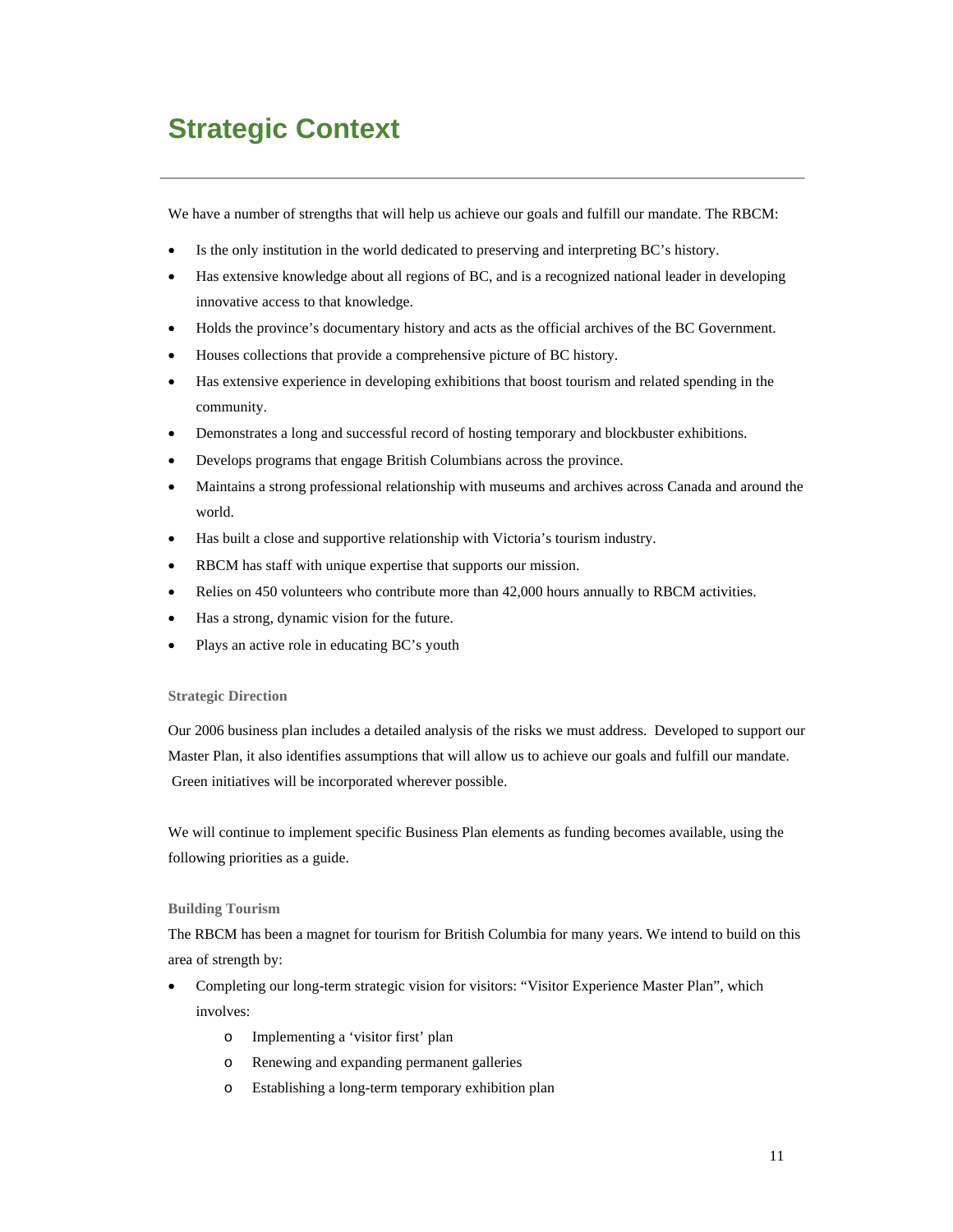- o Developing an outreach and online program strategy
- o Developing a strategy for regional programming
- o Developing a public education and school-program strategy
- Beginning to plan for a documentary art and special documents gallery to showcase the archival collections.
- Supporting the development of an implementation strategy for the Ministry of Tourism Sport & the Arts regarding the Women's History Museum, outlining options and funding requirements. The RBCM will lead a strategic planning process which seeks input from a wide variety of women leaders from throughout BC and those with curatorial experience in women's history.
- Supporting Vancouver tourism with our touring exhibition *Treasures of the Tsimshian from the Dundas Collection*, this will be shown at Museum of Anthropology at the University of British Columbia.
- Preparing to host two major exhibitions in 2009:
- Developing a Strategic Asset Management Plan that identifies risks and sets out an action plan for dealing with the risks and preserving the Federal Category A rating and implementing select projects.
- Providing leadership to the museum and archives community in British Columbia through sharing of expertise and knowledge.
- Participating in the Canadian Museums Association annual conference in Victoria in 2008.

Another area of strength for the RBCM is our ability to inform and educate British Columbians. We will continue to build on this strength by:

- Developing and publishing a book celebrating British Columbia's  $150<sup>th</sup>$  anniversary in conjunction with our "Free Spirit" exhibition.
- Establishing new standards in learning environments at the museum through our Visitor Experience Master Plan (see Tourism, above)
- Enhancing accessibility to our collections on site and via the Internet
- Maintaining an active collection based research program
- Co-hosting the Kwäday Dan Ts'ìnchi Symposium and publishing a related book
- Developing and establishing strategies for delivering web-based exhibitions and programming.

#### **Engaging the community**

An ongoing focus for the RBCM is to communicate effectively with members of our community and to help them understand what we do and why it is important. We will continue engaging our community by:

- Implementing our Strategic Marketing Plan (which follows a visitor-centered approach)
- Implementing our Strategic Communications Plan
- Developing and implementing a redesigned fundraising strategy
- Inviting citizens throughout BC to contribute their personal histories to the People's History Project on the web, as part of the 2008 'Free Spirit' Project.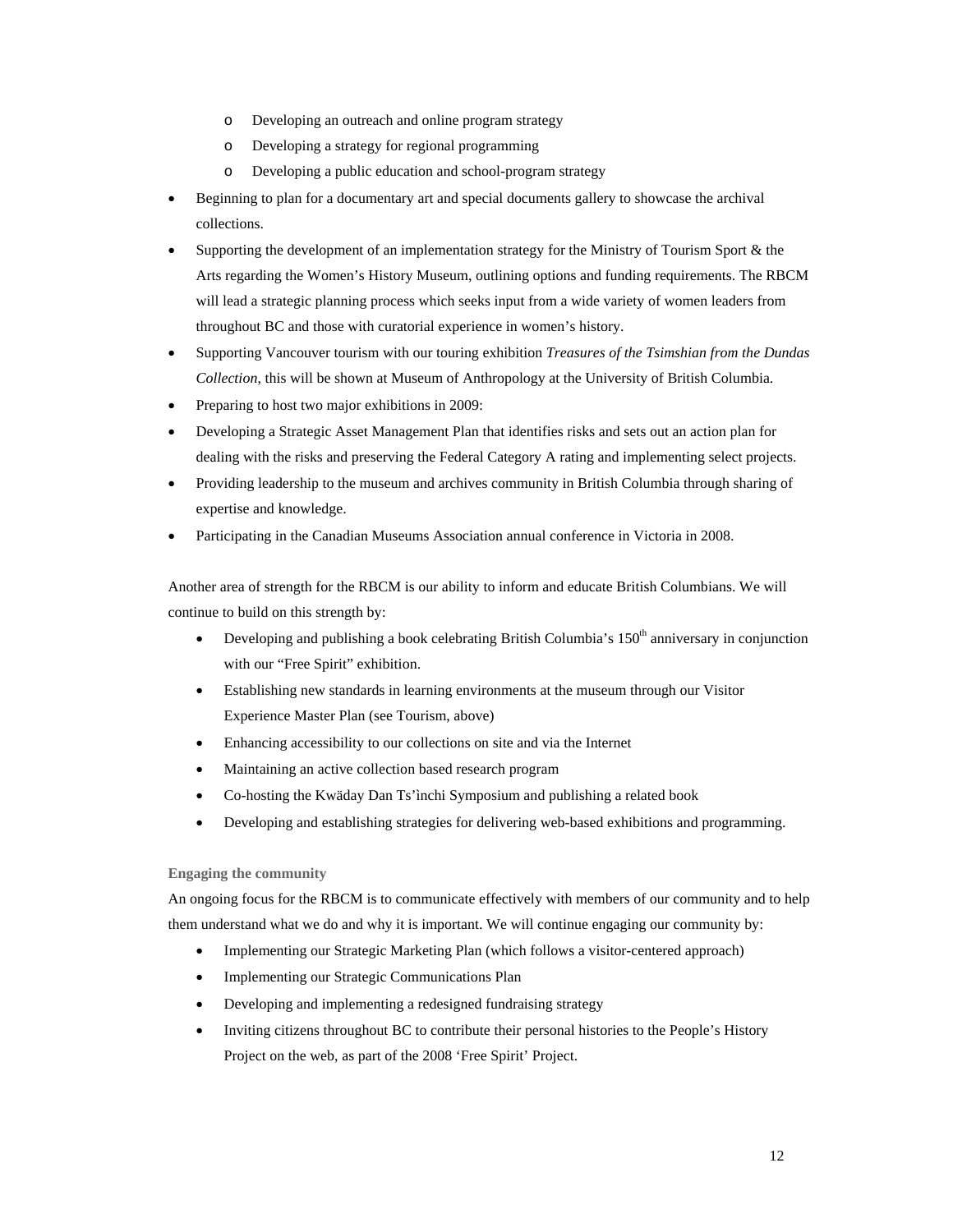#### **Improving operations**

There have been no changes to our internal operating environment this year. We will improve our management of collections and streamline operations by:

- Implementing a fundraising strategy which was developed in 2007
- Implementing a corporate electronic document management system
- Executing a corporate image-management strategy
- Moving towards a cold storage solution that minimizes risk to our collections.
- Improving environmental sustainability by reviewing our current situation, performing an environmental scan, and developing customized strategies

#### **Developing the RBCM site**

We will continue to make improvements to our physical site by:

- Seeking zoning changes that meet our business needs.
- Completing the replacement of four elevators
- Replacing the marble cladding on the exterior of the buildings
- Planning a comprehensive renewal of our electrical, heating and ventilation system to meet current industry standards for environmental conditions

**Internal Risks and Mitigating Strategies** 

| Area of<br><b>Risk</b> | <b>Risk Factors and Sensitivities</b>                                                                                                                                                                                                                                          | <b>Mitigating Strategies</b>                                                                                                                                                                                                                                                                                           |
|------------------------|--------------------------------------------------------------------------------------------------------------------------------------------------------------------------------------------------------------------------------------------------------------------------------|------------------------------------------------------------------------------------------------------------------------------------------------------------------------------------------------------------------------------------------------------------------------------------------------------------------------|
| Collection             | Buildings housing artifacts, archival<br>records and collections do not<br>provide a suitable preservation<br>environment.<br>The complex has reached maximum<br>electrical capacity. In order to<br>provide a more suitable environment<br>for the collections the electrical | Until the expansion /revitalization can take place we<br>will continue to implement Collections Risk<br>Assessment strategies.<br>A combination of new and renovated buildings will<br>ensure a proper environment to preserve artifacts,<br>collections and archival records against damage or<br>irreplaceable loss. |
|                        | distributions system and load<br>capacity must be upgraded.                                                                                                                                                                                                                    |                                                                                                                                                                                                                                                                                                                        |
|                        | Our collections are continually<br>growing, and we need appropriate<br>spaces to preserve them. Storage<br>costs and lack of space constrain<br>development of the collection.                                                                                                 | Our Master Plan articulates the long-term growth of<br>the collections to ensure that we are able to acquire<br>and preserve provincially significant treasures and<br>make them accessible to all British Columbians.                                                                                                 |
| Access                 | Portions of some buildings do not<br>have wheelchair access.                                                                                                                                                                                                                   | Accessibility issues can only be addressed through<br>an expansion/revitalization program that is part of<br>a long term master plan.                                                                                                                                                                                  |
| Operating<br>Units     | A maturing workforce will create a<br>large turnover in staff and volunteers<br>in the coming years. We risk losing<br>the knowledge and experience these<br>people currently contribute.                                                                                      | We are implementing succession planning, training<br>and knowledge transfer programs, and targeted<br>recruitment of both staff and volunteers.                                                                                                                                                                        |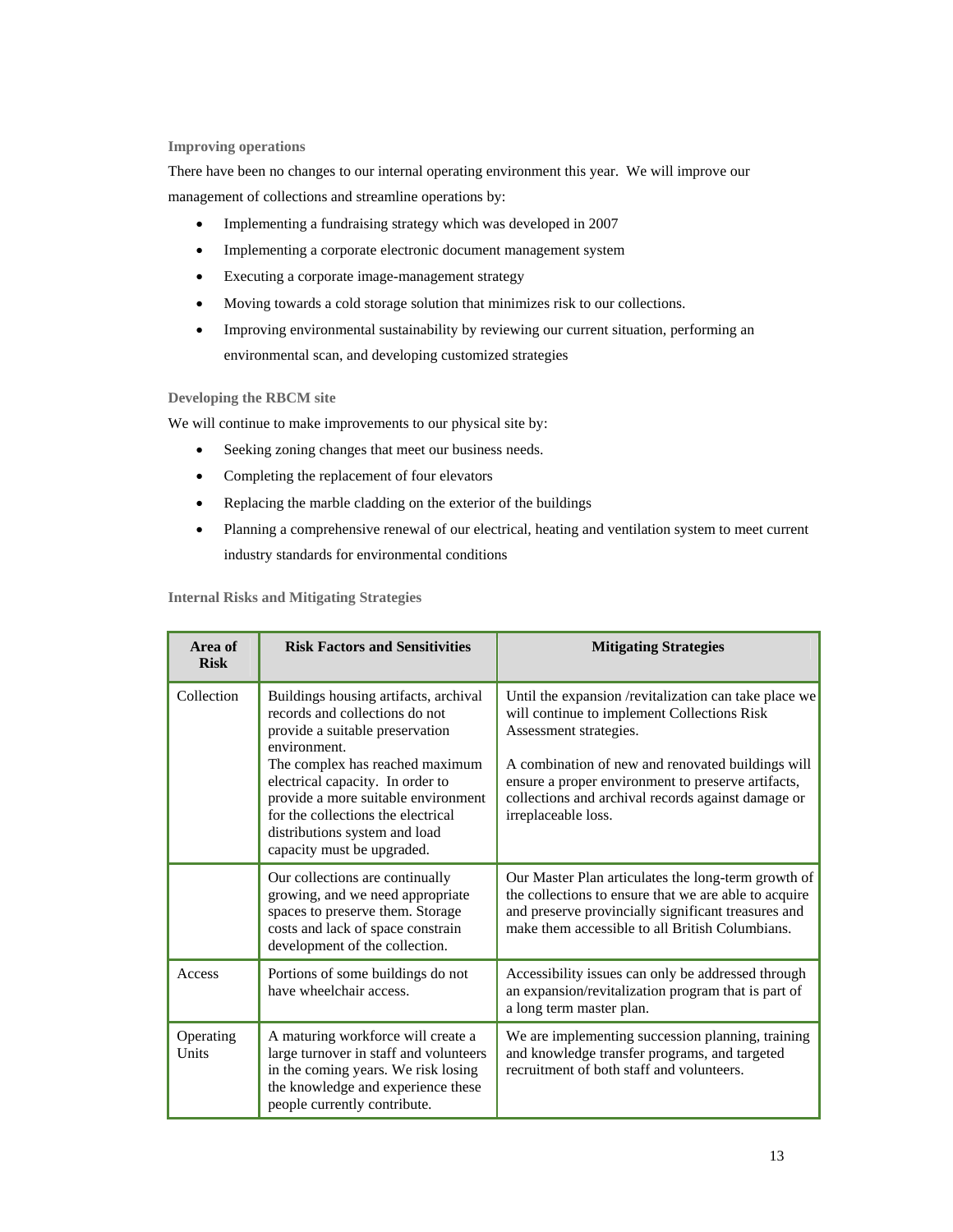| Area of<br><b>Risk</b>                                                                                                                                                                                                      | <b>Risk Factors and Sensitivities</b>                                                                                                       | <b>Mitigating Strategies</b>                                                                                                                                                                                                                                                                                                                                                   |
|-----------------------------------------------------------------------------------------------------------------------------------------------------------------------------------------------------------------------------|---------------------------------------------------------------------------------------------------------------------------------------------|--------------------------------------------------------------------------------------------------------------------------------------------------------------------------------------------------------------------------------------------------------------------------------------------------------------------------------------------------------------------------------|
| Revenue<br>and<br>Funding                                                                                                                                                                                                   | We require capital funding for our<br>proposed expansion/revitalization<br>plan to address several of the<br>internal risk factors we face. | We will continue to seek capital funding through<br>fund-raising and contributions from various levels<br>of Government.                                                                                                                                                                                                                                                       |
| The RBCM relies on fund-raising to<br>achieve its goals, but faces<br>increasing competition from other<br>groups and organizations.                                                                                        |                                                                                                                                             | We will continue to increase our fund-raising efforts<br>and embark on a capital fund-raising campaign.                                                                                                                                                                                                                                                                        |
|                                                                                                                                                                                                                             | Our retail and food service outlets<br>are poorly located, which limits their<br>ability to generate revenue.                               | Our expansion/revitalization project will increase<br>visibility of and access to our retail and food service<br>outlets, increasing operational revenues.                                                                                                                                                                                                                     |
| Partnerships                                                                                                                                                                                                                | The RBCM relies on strong<br>partnerships with the business<br>community and the City of Victoria.                                          | We will strengthen existing partnerships through<br>open dialogue with the business community and the<br>City of Victoria.                                                                                                                                                                                                                                                     |
| Market and<br>The strength of the Canadian dollar<br>and stringent US/Canada border<br>External<br>regulations has affected the number<br>Factors<br>of tourists coming to Victoria<br>(especially from the United States). |                                                                                                                                             | We will continue marketing and promotional<br>activities in the tourism sector to create increased<br>awareness. B.C's 150 <sup>th</sup> Anniversary in 2008<br>provides us with an opportunity to stimulate tourism<br>within BC. The 2010 or Vancouver Winter<br>Olympics and Paralympic Games promise to<br>increase tourism traffic significantly in 2010 (and<br>beyond). |
|                                                                                                                                                                                                                             | Museums across North America are<br>experiencing declining attendance.                                                                      | We are developing a Visitor Experience Master Plan<br>that will establish strategies for hosting and creating<br>new and intriguing exhibitions that attract new and<br>repeat visitors.                                                                                                                                                                                       |
|                                                                                                                                                                                                                             | We must compete internationally for<br>exhibitions that require significant<br>funding and appropriate exhibit<br>spaces.                   | We are planning new exhibition areas capable of<br>hosting major touring exhibitions. Until they are<br>complete, we will focus on providing attractive<br>temporary exhibitions and renewing existing<br>galleries.                                                                                                                                                           |

#### **Key Strategies - Opportunities and Planned Activities**

Free Spirit. Stories of you, me and BC: A celebration of BC's 150<sup>th</sup> Anniversary as a Crown Colony

The RBCM is developing a 'cornerstone' project to mark the  $150<sup>th</sup>$  anniversary of the establishment of British Columbia as a Crown Colony. This project will include: a major feature exhibition which opens in March 2008 at the RBCM, about the people that have shaped our province; a web-based component called "The People's History Project" inviting individual British Columbians to share their stories, and; a legacy publication. We anticipate this project will reach over a million British Columbians at a total cost of approximately \$3.2M (with Provincial support through the BC 150Years Secretariat of \$2.2M).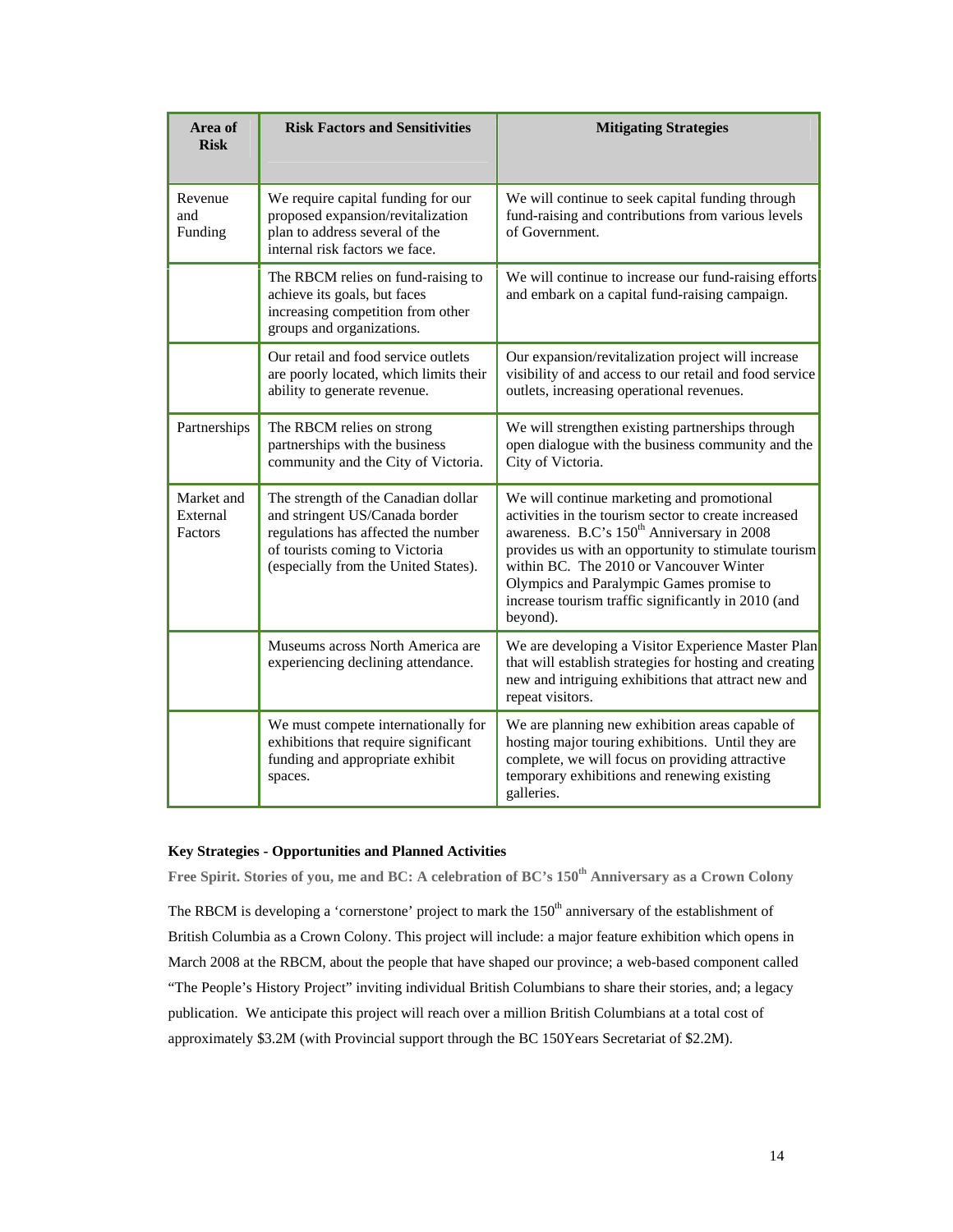**Women's History Museum** 

We will develop an implementation strategy to present for the Province's approval. It will include options and a detailed financial model, and identify funding needed from Government to implement the Shareholder's vision for this museum.

#### **Electronic Collection Management System Project**

This project is well underway as part of our commitment to increasing public accessibility. It will digitally record, catalogue, interpret and make accessible the millions of items in our world-class collections and allow people to view items in our collections from anywhere in the world via the Internet.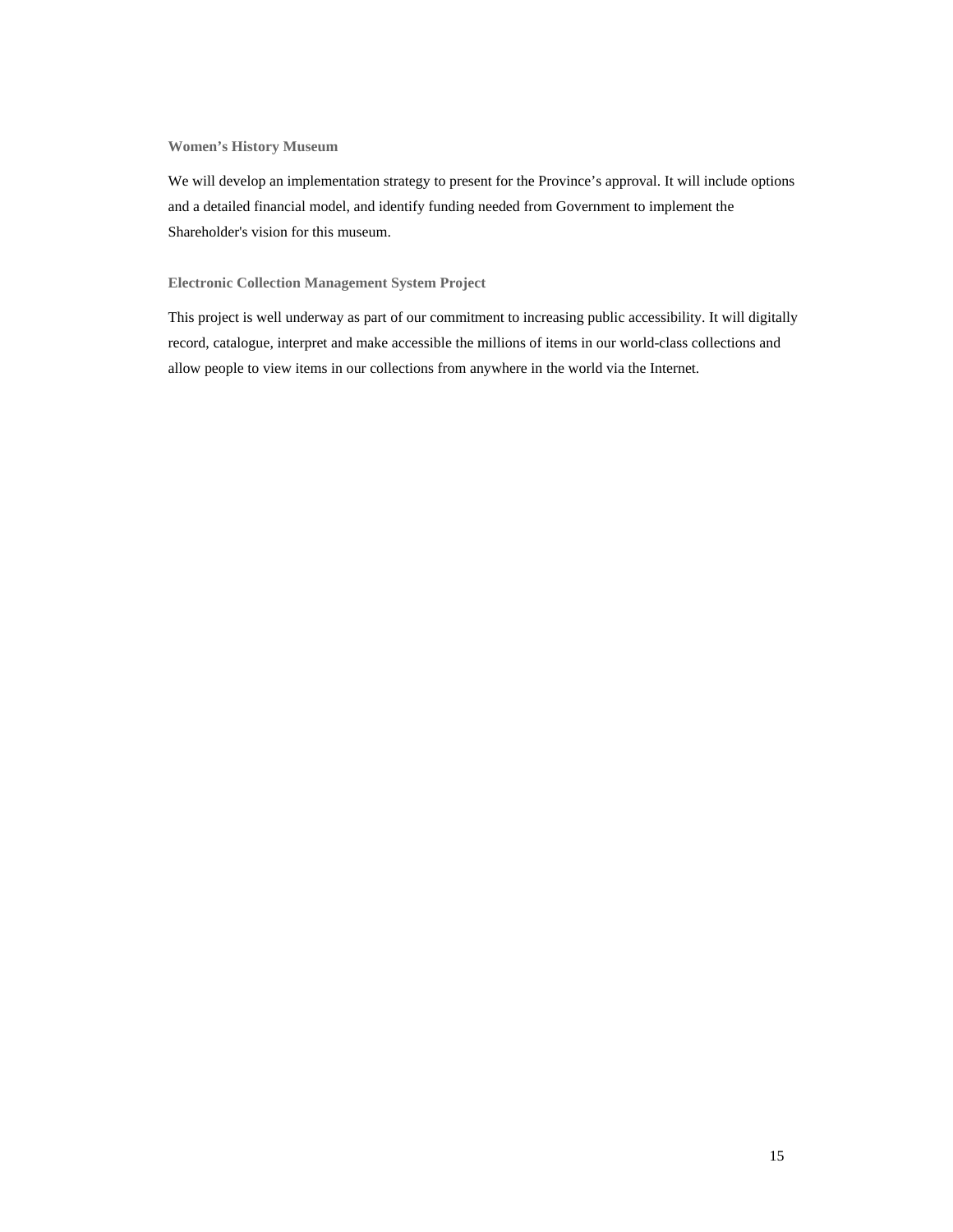### **Goals, Objectives, Strategies, Measures, and Targets**

#### **Our Performance Measurement Framework**

| Goals |                                                                    | <b>Objectives</b> |                                                                      | <b>Measures</b> |                                                                                                                                                   |
|-------|--------------------------------------------------------------------|-------------------|----------------------------------------------------------------------|-----------------|---------------------------------------------------------------------------------------------------------------------------------------------------|
| 1.    | Collections that are<br>representative of the<br>human and natural | 1.1               | Longevity of collections<br>protected                                | 1.              | Collections risk<br>management index                                                                                                              |
|       | history of BC.                                                     | 1.2               | Generate new<br>information using<br>collections based<br>research   | 2.              | Number of<br>publications                                                                                                                         |
| 2.    | To attract, inspire,<br>entertain, and engage                      | 2.1               | Exhibitions and programs<br>that engage and<br>encourage visitors to | 3.              | Visitor volume<br>- On-site & website                                                                                                             |
|       |                                                                    |                   | explore the BC story                                                 | 4.              | % of people who<br>report they are<br>satisfied with our<br>services and report<br>having an increased<br>understanding of the<br><b>BC</b> story |
| 3.    | A sustainable, high-<br>performing                                 | 3.1               | Viable finances                                                      | 5 <sub>1</sub>  | Revenue earned<br>from operations                                                                                                                 |
|       | organization                                                       | 3.2               | Engaged staff                                                        | 6.              | % of staff reporting<br>they are satisfied or<br>very satisfied                                                                                   |
|       |                                                                    | 3.3               | A community that<br>supports and assists<br><b>RBCM</b>              | 7.              | <b>Community Support</b><br>through in-kind<br>goods and services,<br>volunteer support,<br>donations and<br>sponsorships.                        |

#### **Core Business Areas**

To build on the progress in last year's service plan, we have refined our goals and objectives, reduced the number of key measures, and improved our ability to track and report on overall success. A summary of these changes is available in Appendix B.

#### **Goal 1**

#### **Collections that are representative of the human and natural history of BC**

The RBCM is the only organization in the world dedicated specifically to preserving and teaching people about the human and natural history of British Columbia. We must collect specimens, artifacts and archives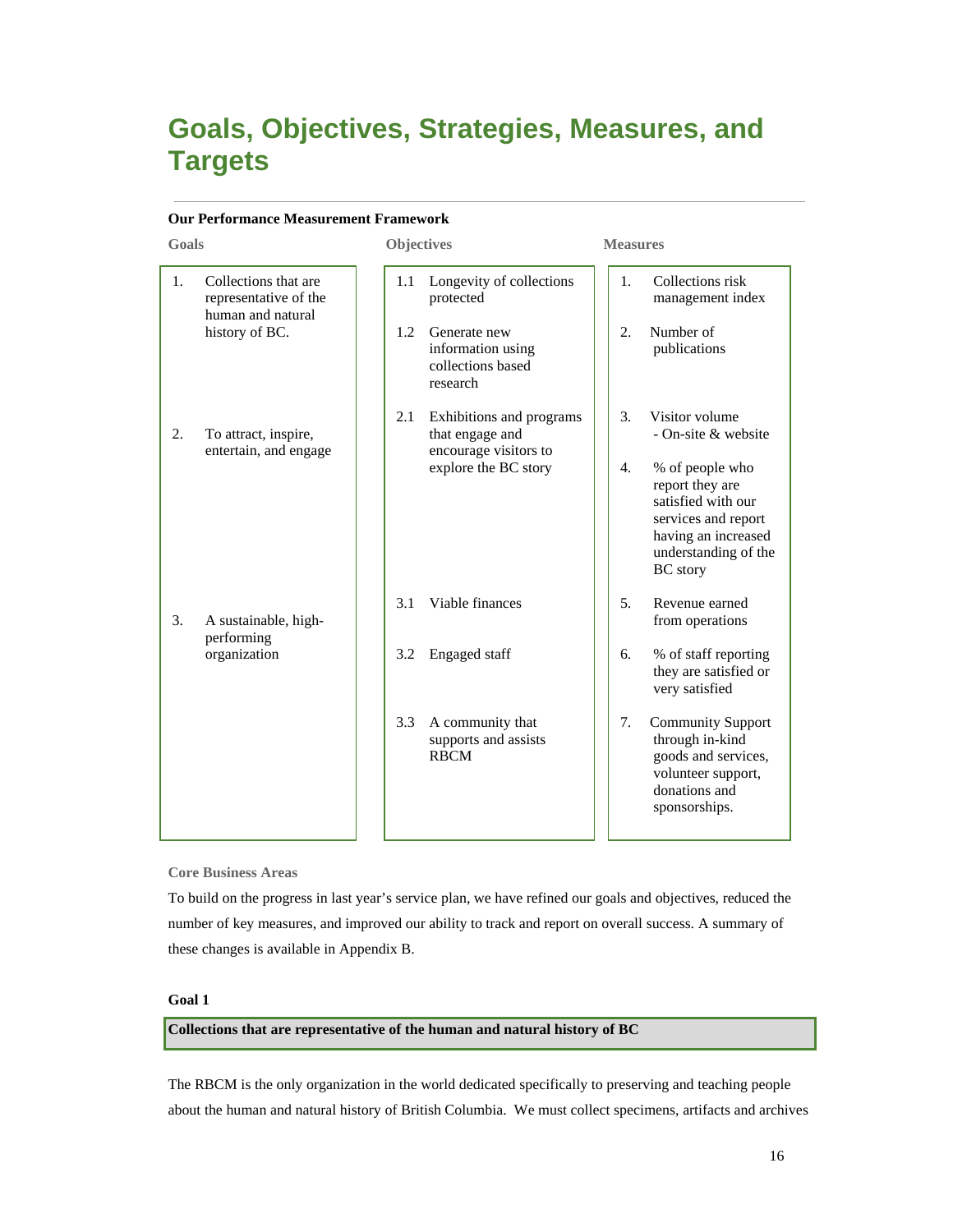that best represent our province's natural and human history, identify materials that may be eligible for collection, and work to close any significant gaps that may have occurred in our collections, avoiding duplication and items that are not significant to BC's story.

We also use our collections to provide data for scientific research. Results from collections-based research contribute to our understanding of biodiversity, rare and endangered species, and evidence of climate change through species' distribution and abundance in the past.

Goal 1 is critical to our mission. To achieve it, we must also carefully preserve all the items we collect, protecting them from destruction through accidents, misuse or natural disasters, undertaking conservation activities to keep them in good condition, and storing them in a controlled environment where they can be preserved for future generations.

#### **Objective 1.1**

| Performance    |                                           | <b>Baseline</b>     | <b>Target</b> | <b>Target</b> | <b>Target</b> |
|----------------|-------------------------------------------|---------------------|---------------|---------------|---------------|
| <i>Measure</i> |                                           | <b>Current Year</b> | 2008/09       | 2009/10       | 2010/11       |
| -1.            | Collection<br>risk<br>management<br>index | 82%                 | 84%           | 86%           | 88%           |

**Longevity of collections protected** 

**Importance of the Measure** 

Management of the collections includes assessing whether we have collected all relevant and significant artifacts, as well as ensuring that the collections are preserved appropriately for future generations. This involves several activities, including preservation, conservation and storage, as well as understanding and appreciation of the diversity of BC's history.

The collection risk management index is based on a set of indicators used to assess risks to archival records, artifacts and specimens held in the collections. International standards exist, which describe the storage conditions required to protect various types of artifacts and archives. The risk of deterioration of the collection in each of 43 collections areas is assessed.

This measure reports on how safe our collections are, based on the number of collections areas that are adequate for the long term preservation of the collection. The result is reported as the percentage of the total number of collections areas where long-term preservation is acceptable.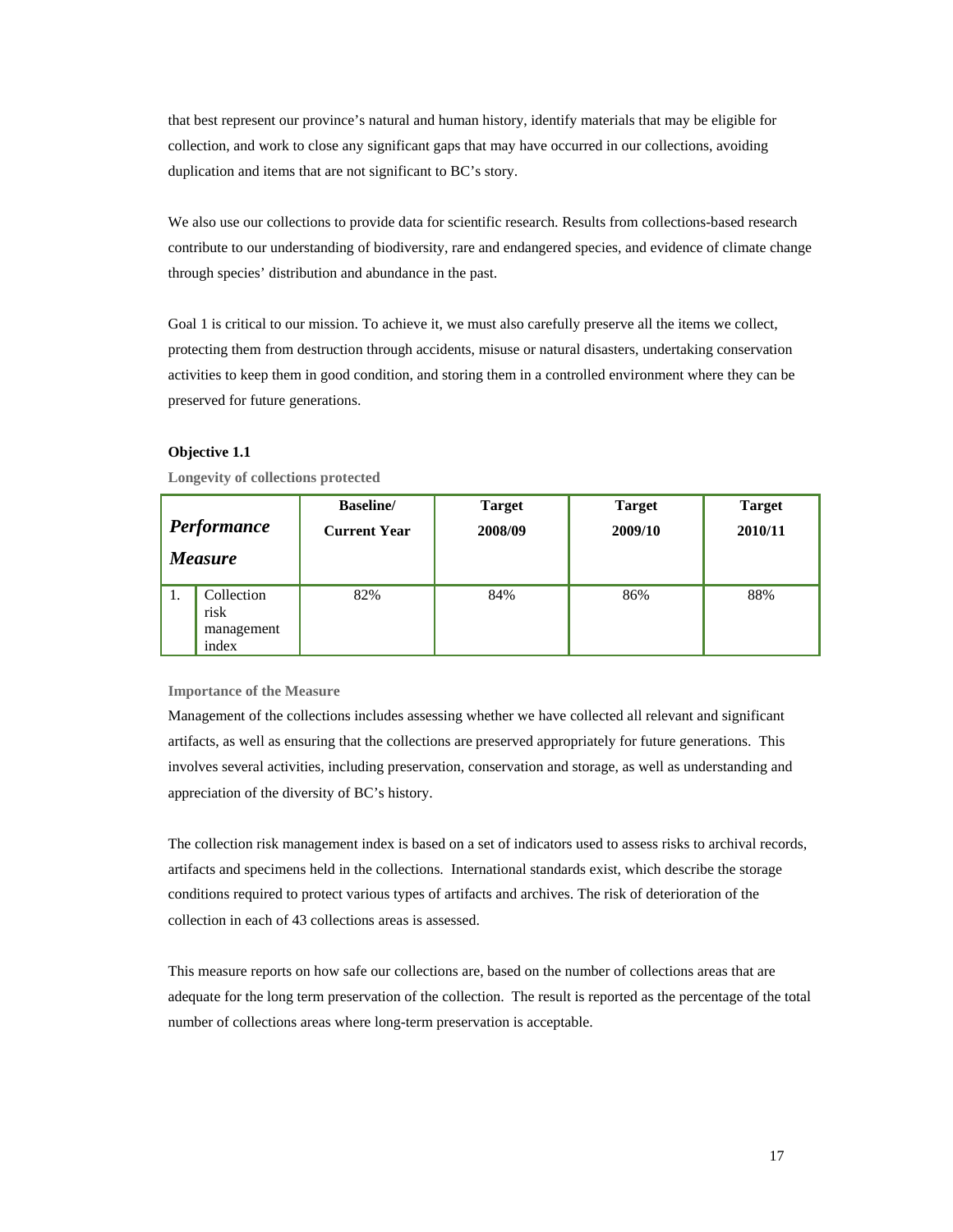#### **Key Strategies and Plans**

We have an ongoing collection development program to assess the value of known artifacts against criteria for accession. The program also seeks to identify previously under-acknowledged sectors and sources so we can provide a progressively more inclusive view of British Columbia.

#### **Data Reliability**

The basis for the assessment is necessarily judgmental, based on current knowledge and professional judgment. We cannot say with certainty that we have identified all critical gaps.

#### **Objective 1.2**

**Generate new information using collections based research**

| Performance    |                           | <b>Current Year</b>                                                                                                           | <b>Target</b> | <b>Target</b> | <b>Target</b> |
|----------------|---------------------------|-------------------------------------------------------------------------------------------------------------------------------|---------------|---------------|---------------|
| <b>Measure</b> |                           |                                                                                                                               | 2008/09       | 2009/10       | 2010/11       |
| 2.             | Number of<br>publications | Baseline $(50)$ is the<br>number of titles in<br>all publications in<br>2007/08 relating to<br>collections based<br>research. | 55            | 60            | 65            |

#### ` **Importance of the Measure**

Research is the key to uncovering, expanding and spreading knowledge about the nature and culture of British Columbia. Our collections are the foundation of the Corporation and the basis for research initiated by staff and collaborators. Research results are published in order to be of value to society.

#### **Key Strategies and Plans**

The Strategic Research Plan sets the key directions for research at the Royal BC Museum. Plans are guided by the requirement for academic integrity at the PhD level and demonstrated production of peer review research results. The subjects to be researched must be of provincial scope and importance to the understanding of the human and natural history of the whole province. An annual Research and Collections Development Plan sets annual project workplans.

#### **Data Reliability**

This measure is based on the actual number of titles published. We strive for peer reviewed publications. This data is reliable and verifiable by direct inspection.

#### **Goal 2**

#### **To attract, inspire, entertain, educate, and engage**

Ultimately, we aim to increase understanding of, and interest in, BC's natural and human history. It is critical to our mission that we attract visitors, and that we are able to inspire and educate them.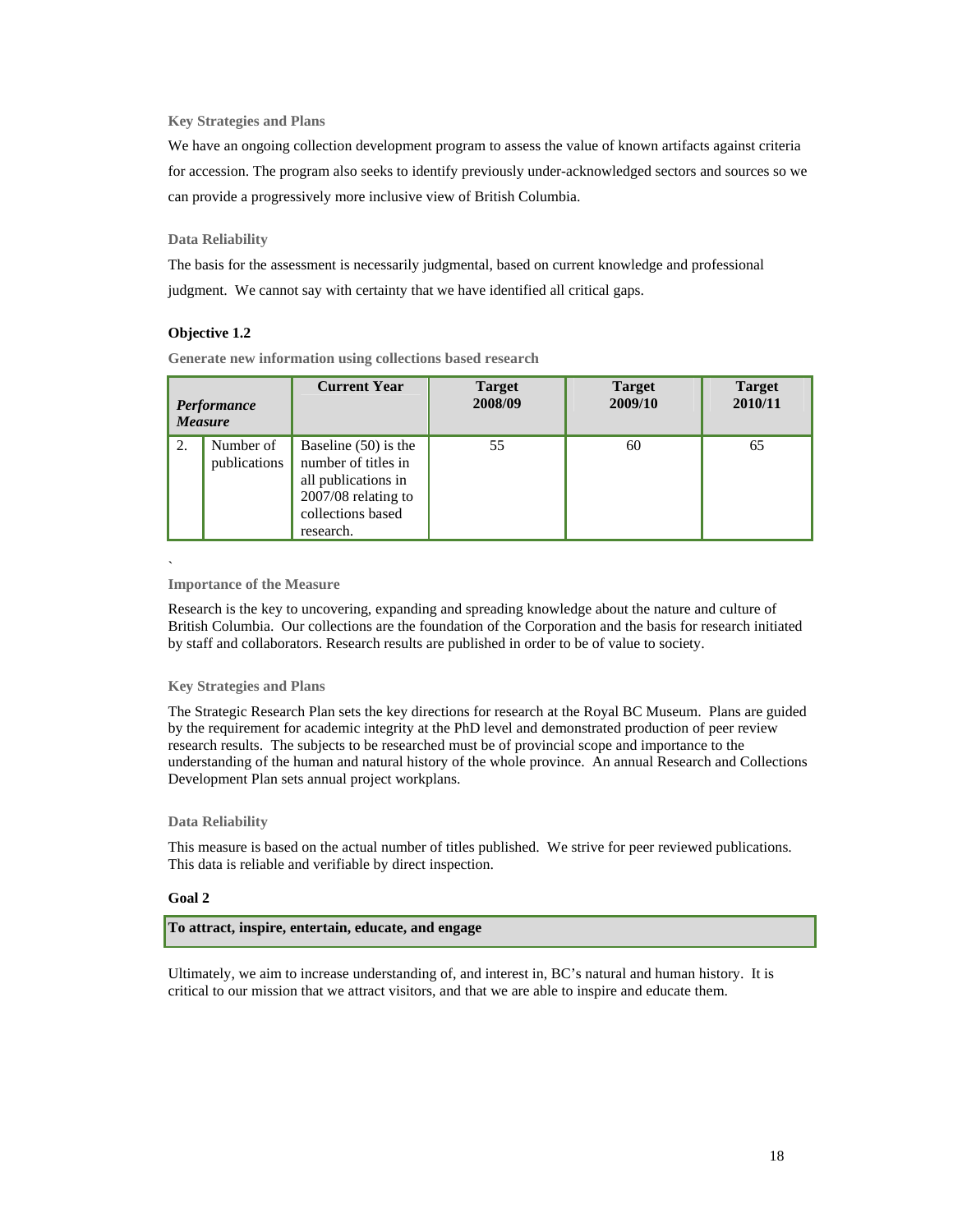#### **Objective 2.1**

| <b>Performance Measure</b> |                                                                                                                                             | <b>Baseline</b><br>(established in<br>2006/07                                              | <b>Target</b><br>2008/09                                                                  | <b>Target</b><br>2009/10                                                                  | <b>Target</b><br>2010/11                                                                  |
|----------------------------|---------------------------------------------------------------------------------------------------------------------------------------------|--------------------------------------------------------------------------------------------|-------------------------------------------------------------------------------------------|-------------------------------------------------------------------------------------------|-------------------------------------------------------------------------------------------|
| 3.                         | Visitor volume<br>on-site $\&$ website                                                                                                      | .40 million<br>visitors<br>4.2 million<br>visitors through<br>the website (page)<br>views) | .45 million<br>visitors<br>4.3 million<br>visitors through<br>the website<br>(page views) | .50 million<br>visitors<br>4.4 million<br>visitors through<br>the website<br>(page views) | .55 million<br>visitors<br>4.5 million<br>visitors through<br>the website<br>(page views) |
| 4.                         | % of people who use<br>our services who<br>report they are<br>satisfied and have an<br>increased<br>understanding of the<br><b>BC</b> story | 85%                                                                                        | 86%                                                                                       | 87%                                                                                       | 88%                                                                                       |

Exhibitions and programs that engage and encourage visitors to explore the BC story

#### **Importance of the Measures**

Measure 3 is fundamental in assessing our success in attracting visitors. However, factors beyond our control (such as exchange rates, passport regulations and fuel prices) can have a significant impact on results. Measure 4 provides a lead indicator of our ability to provide a welcoming environment, and is a good indicator of our success in increasing visitor understanding—key to building long term relationships and repeat visits.

#### **Key Strategies and Plans**

The key strategies associated with this measure are about learning and encouragement of learning: we provide research and support, physical and electronic access, and interpretive services, we seek to offer timely, efficient, direct access to our collections for researchers, and we attempt to reduce barriers to learning, providing experiences that engage visitors and entice them to return.

We plan public programming in a variety of ways to enhance visitors' experience at our physical site and at our website, including: on-site and web programs for schools that complement the BC School curriculum; daily public programming on-site, and specialized public programming such as exhibitions that we develop or host.

Our mandate includes communicating knowledge of the history of British Columbia through research, exhibitions, publications and other methods. This requires us to provide a variety of programs and activities, some of which are not self-supporting. For instance we make our website available to students and researchers around the globe: they benefit from using it, but we do not realize revenue from that use. In order to expand access to our collections, we are implementing a collection management system that provides standardized online access to a larger portion of our collection holdings.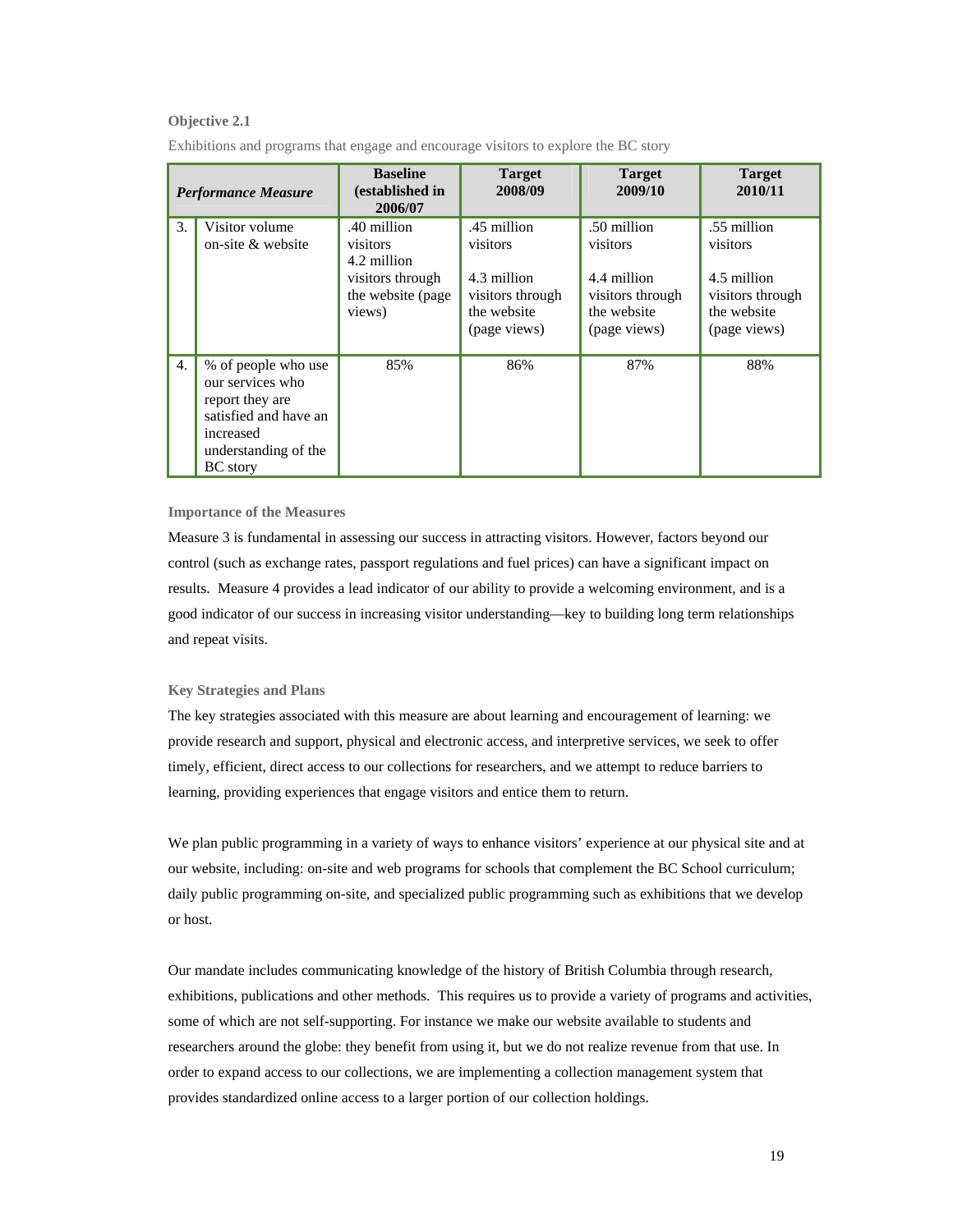**Data Reliability** 

The data for Measure 3 are collected by our entrance procedures and website statistics. This data is tightly controlled and is reliable. The data for Measures 4 is gathered in exit interviews with a random sample of on-site visitors. The data are reliable with 95 % confidence, 19 times of 20. [Note: this measure is for onsite visitations and does not include web visits].

#### **Goal 3**

#### **A sustainable, high-performing organization**

The RBCM, like many other cultural institutions, is striving to achieve greater financial self-sufficiency. To succeed, we must diversify our revenue base, seek new partnerships and business opportunities, and make the best use of our existing resources.

Museums and archives do not exist in isolation, but the way they serve and impact society is complex and not widely understood. We have demonstrated an ability to draw tourists to Victoria. Our high-profile exhibitions in particular, have had significant impact on tourist volumes, and consequently on increased revenues for hospitality, retail, and other businesses in the region and across BC. This important economic contribution to BC society and the ability of our archives and natural and human history collections to attract researchers and collaborators from around the globe must not be underestimated. The RBCM as a whole, and the many provincial, national and international experts who work here, also provide extraordinary economic and scholarly leadership in the province and around the world.

#### **Objective 3.1**

**Viable finances**

| <b>Performance Measure</b> |                                   | <b>Baseline</b>                                         | <b>Target</b><br>2008/09 | <b>Target</b><br>2009/10 | <b>Target</b><br>2010/11 |
|----------------------------|-----------------------------------|---------------------------------------------------------|--------------------------|--------------------------|--------------------------|
|                            | Revenue earned<br>from operations | \$4.8 million<br>(baseline<br>established in<br>2005/06 | \$5.8 million            | \$6.3 million            | \$6.5 million            |

#### **Importance of the Measure**

Measure 5 indicates our progress in diversifying our revenue base and reducing reliance on government support. Our high earnings in 2007/08 are a result of admission revenue from the "Titanic" exhibition. For the RBCM, complete self-sufficiency is not a viable target, as several of our most significant activities while critical to the public good, do not generate revenue. For instance, we preserve and maintain the provincial archives and the human artifacts and natural history specimens in our collections, but this essential activity does not generate revenue.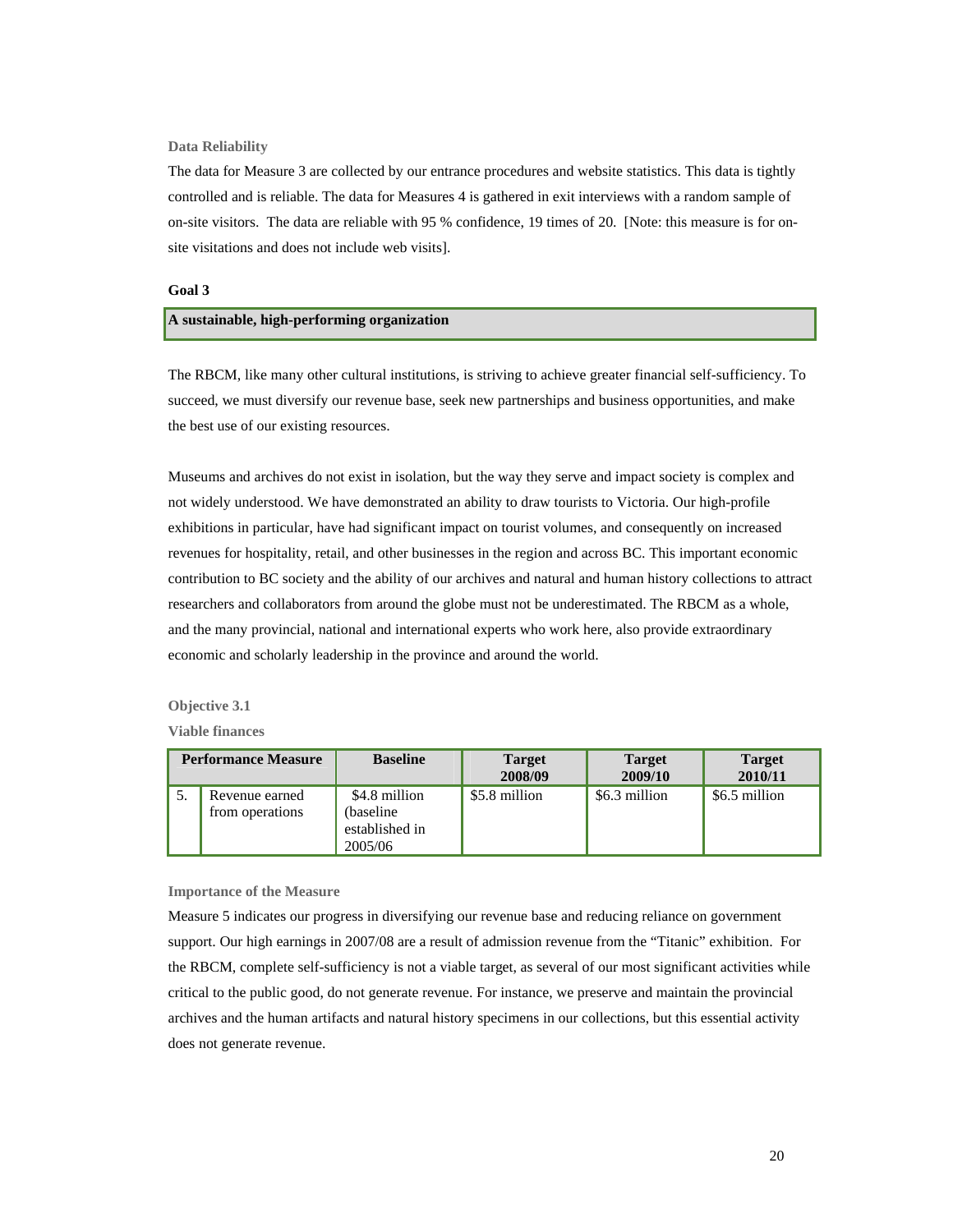#### **Key Strategies and Plans**

We have examined our capacity to generate revenues and have set specific revenue targets for each of our operating units that reflect revenue earned over and above the operating contribution we receive from the Province of British Columbia.

#### **Data Reliability**

The data for Measure 5 are drawn from the financial systems of the RBCM and are reliable.

#### **Objective 3.2**

**Engaged staff**

| <b>Performance</b> |                                                                    | <b>Baseline</b>                                                               | <b>Target</b>                                                            | <b>Target</b>                                                                    | <b>Target</b>                                                            |
|--------------------|--------------------------------------------------------------------|-------------------------------------------------------------------------------|--------------------------------------------------------------------------|----------------------------------------------------------------------------------|--------------------------------------------------------------------------|
| <b>Measure</b>     |                                                                    | <b>Current Year</b>                                                           | 2008/09                                                                  | 2009/10                                                                          | 2010/11                                                                  |
| 6.                 | % of staff<br>reporting they<br>are satisfied or<br>very satisfied | 75% response rate<br>3.53 out of 5<br>(baseline)<br>established in<br>2005/06 | In areas where<br>survey result were<br>below 3 out of 5,<br>achieve 3.6 | In areas where<br>survey result<br>were below 3 out $\vert$<br>of 5, achieve 3.7 | In areas where<br>survey result<br>were below 3 out<br>of 5, achieve 3.8 |

#### **Importance of the Measure**

Having engaged and motivated staff is a key factor in our success. The commitment and energy of our staff are vital to maintaining services and increasing visitor satisfaction.

#### **Key Strategies and Plans**

We have defined our "people" practices and philosophy, and regularly review and update our Human Resource/People Plan. We also regularly introduce, monitor, and revise programs to ensure staff has the resources they need, undertake a bi-annual employee survey, and document the steps we take to address any issues raised by employees.

#### **Data Reliability**

The data for this measure are gathered from our bi-annual staff survey, and are considered reliable.

#### **Objective 3.3**

**A community that supports and assists the RBCM** 

| <b>Performance</b><br><b>Measure</b> |                                                                                             | <b>Baseline</b><br><b>Current Year</b> | <b>Target</b><br>2008/09        | <b>Target</b><br>2009/10        | <b>Target</b><br>2010/11        |
|--------------------------------------|---------------------------------------------------------------------------------------------|----------------------------------------|---------------------------------|---------------------------------|---------------------------------|
| 7.                                   | Community<br>support<br>through in-<br>kind goods<br>and services,<br>volunteer<br>support, | Volunteers $-$<br>42,000 hours         | Volunteers $-$<br>45,000 hours  | Volunteers $-$<br>47,000 hours  | Volunteers $-$<br>49,000 hours  |
|                                      |                                                                                             | In kind media -<br>\$1,000,000         | In kind media -<br>\$1,300,000  | In kind media -<br>\$1,400,000  | In kind media -<br>\$1,500,000  |
|                                      |                                                                                             | Donations $-$<br>\$150,000             | Donations –<br>\$200,000        | Donations $-$<br>\$300,000      | Donations $-$<br>\$500,000      |
|                                      | donations and<br>sponsorships.                                                              | $S$ ponsorship $-$<br>\$100,000        | $S$ ponsorship $-$<br>\$500,000 | $S$ ponsorship $-$<br>\$750,000 | $S$ ponsorship $-$<br>\$750,000 |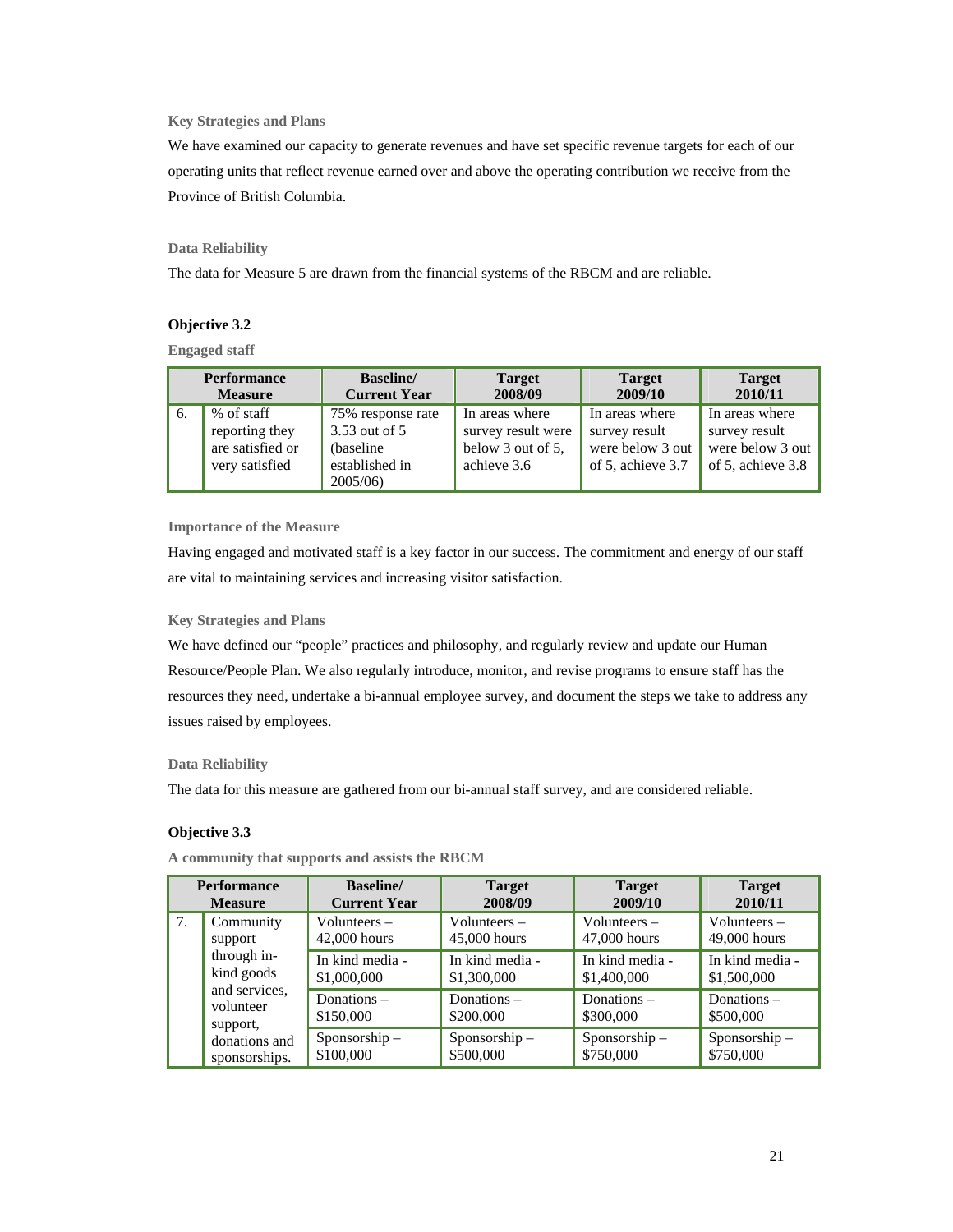#### **Importance of the Measures**

The RBCM, like other cultural institutions around the world, is greatly dependent on the enthusiasm and skill of its volunteers. Another key source of funding is through endowments, so our success in attracting them is a key indicator of our self-sufficiency. Measure 7 looks at the general level of support for the RBCM throughout the Province, with special focus on Greater Victoria and the Lower Mainland. The measure provides a snapshot of the level of volunteering at the RBCM, and of the support we have from the business community. It is also a good predictor of our ability to attract and retain volunteers and generate revenue through donations and sponsorships.

#### **Key Strategies and Plans**

We are proud of our active volunteer recruitment and retention program, which involves attracting, training and developing new volunteers; training docents; matching volunteers with staff sponsors, ensuring volunteer opportunities connect with our service plan objectives; and placing volunteers in all areas of the RBCM. We have also established a Development Office, with a mandate to solicit financial support and attract further endowments.

#### **Data Reliability**

We track volunteer hours. Financial support data will be tracked through databases and accounting systems that reflect the standards of professional fundraising organizations. The data are considered reliable.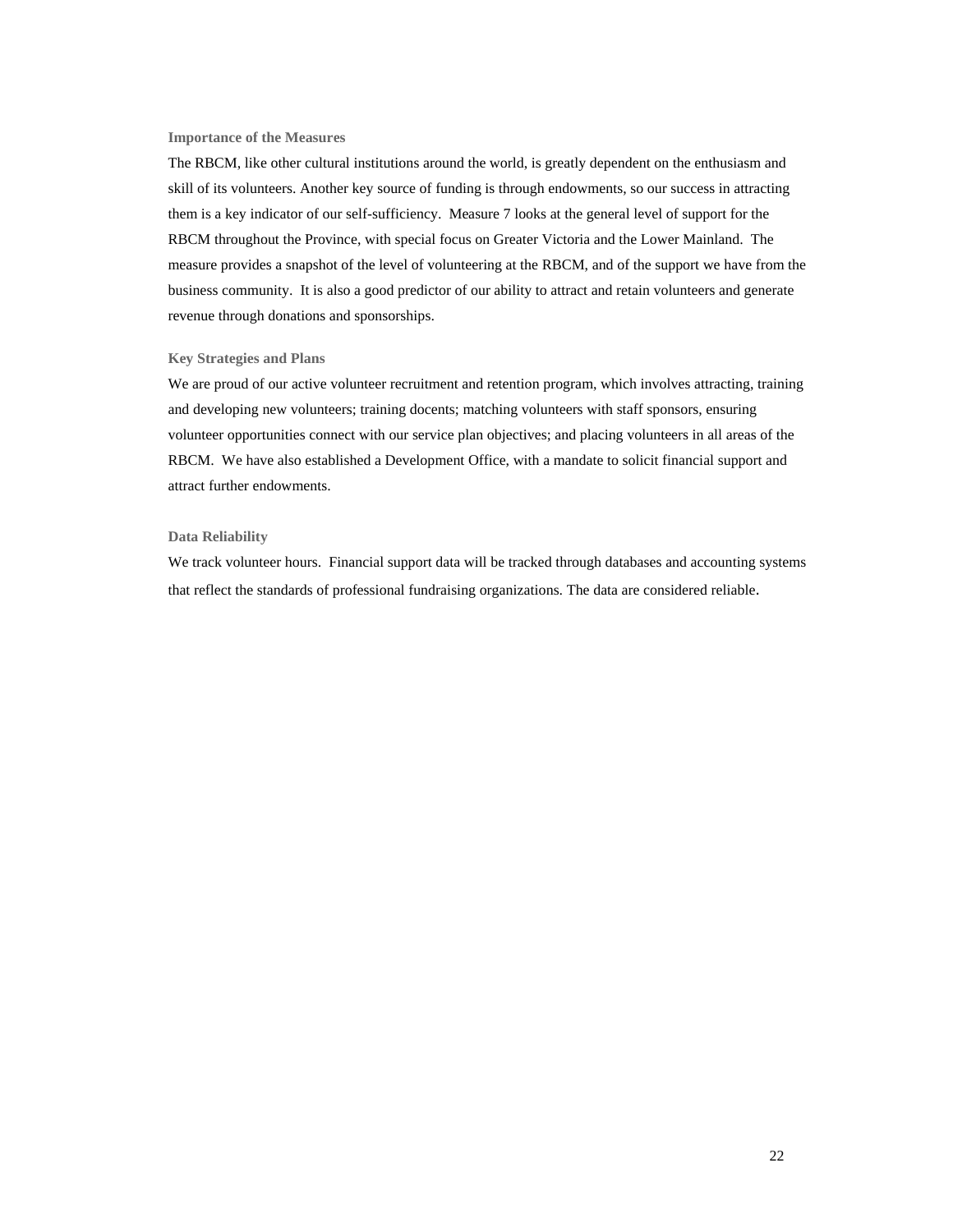# **Summary Financial Outlook**

**Operations: Summary Financial Outlook** 

|                                                   | <b>Actual</b> |            |               | <b>Forecast</b> |             |
|---------------------------------------------------|---------------|------------|---------------|-----------------|-------------|
|                                                   | 2006/07       | 2007/08    | 2008/09       | 2009/10         | 2010/11     |
| \$m\$                                             | Actual        | Forecast   | <b>Budget</b> | Forecast        | Forecast    |
| <b>Revenue</b>                                    |               |            |               |                 |             |
| Operating contribution - Province                 |               |            |               |                 |             |
| of BC<br>Project contribution – Province of       | \$12.273      | \$12.473   | \$12.648      | \$12.794        | \$12.794    |
| BC                                                | 3.000         | 0.100      | 2.100         | $\Omega$        | $\Omega$    |
| Museum admission fees <sup><math>2x3</math></sup> | 3.597         | 9.700      | 3.633         | 6.101           | 4.437       |
| Other income <sup>4</sup>                         | 1.948         | 2.604      | 2.737         | 2.870           | 2.887       |
| <b>Total Revenue</b>                              | 20.818        | 24.877     | 21.118        | 21.765          | 20.118      |
| <b>Expenses</b>                                   |               |            |               |                 |             |
| Salaries & benefits                               | 8.158         | 8.599      | 8.857         | 9.053           | 9.053       |
| Donations                                         | 3.000         | 2.500      | $\theta$      | $\Omega$        | $\theta$    |
| <b>Building costs</b>                             | 2.068         | 2.770      | 2.298         | 2.321           | 2.344       |
| Taxes, City of Victoria                           | 0.906         | $1.000\,$  | 1.010         | 1.020           | 1.030       |
| <b>Special Exhibitions</b>                        | 1.094         | 3.976      | 2.100         | 2.500           | .800        |
| Other                                             | 5.039         | 5.988      | 6.803         | 6.850           | 6.886       |
| <b>Total Expenses</b>                             | 20.265        | 24.833     | 21.068        | 21.744          | 20.113      |
| Net Income (Loss)                                 | .553          | .044       | .050          | .021            | .005        |
| <b>Retained Earnings</b>                          | \$13.058      | \$13.102   | \$13.152      | \$13.173        | \$13.179    |
| Debt                                              | <b>Nil</b>    | <b>Nil</b> | <b>Nil</b>    | <b>Nil</b>      | <b>Nil</b>  |
| <b>Capital Expenditures</b>                       | \$1,010       | \$1.170    | \$<br>3.700   | \$<br>0.300     | \$<br>0.450 |
| FTE's by Program Area                             |               |            |               |                 |             |
| <b>Access Services</b>                            | 26            | 26         | 26            | 26              | 26          |
| <b>Curatorial Services</b>                        | 37            | 37         | 37            | 37              | 37          |
| <b>Exhibits &amp; Visitor Services</b>            | 46            | 46         | 46            | 46              | 46          |
| <b>Corporate Services</b>                         | 16            | 19         | 19            | 19              | 19          |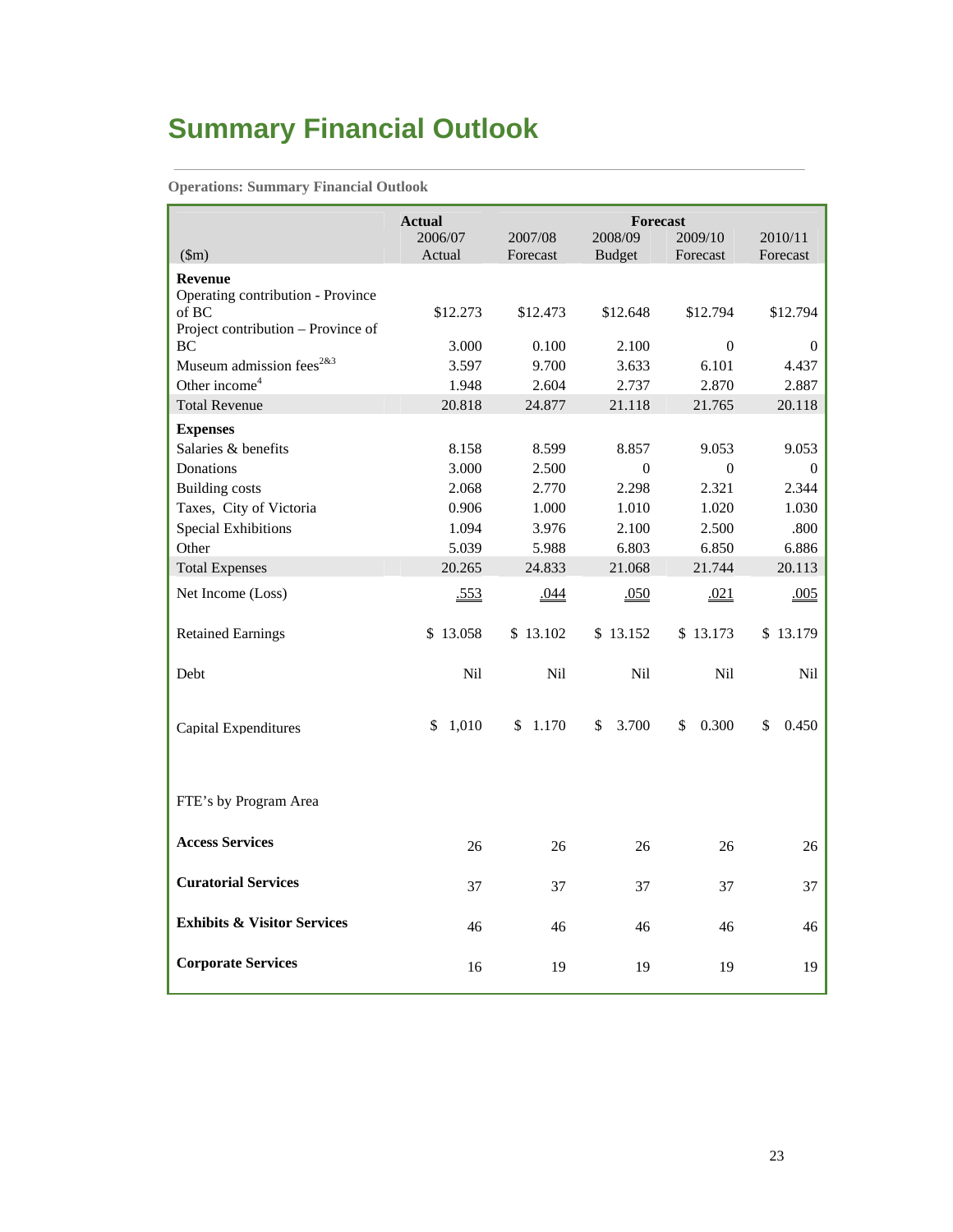#### Footnotes:

- 1. The 2008/09 operating contribution from the Province includes a one time contribution for creation of a major exhibition and outreach project - called "Free Spirit" - to mark British Columbia's 150<sup>th</sup> Anniversary.
- 2. Average pricing for admissions is expected to grow in line with average inflation rates (1%) over the course of the next 10 years with the exception of a price growth in 2007/08 and 2009/10 related to planned touring exhibitions.
- 3. RBCM attendance is influenced by global trends in tourism and fluctuates when we are hosting temporary blockbuster exhibitions. Admission revenues increased in 2007/08 as a result of hosting Titanic: The Artifact Exhibition.
- 4. Other income includes earned income, access services, related retail operations, a private/public partnership, deferred capital contributions & gifts in kind (donated collections and artifacts).
- 5. Revenues earned from fundraising have not been shown, as the funds will most likely be projectspecific revenues and endowments.
- 6. Other expenses include amortization, information systems, project specific expenditures and supplies.
- 7. During the past several years the Foundation has made significant financial contributions to the RBCM. This revenue was earned by the Foundation from the operation of the gift shop, coat check and public donations.
- 8. RBCM operations are supported by a large and dedicated group of volunteers.

| Area of<br><b>Risk</b>      | <b>Sensitivities</b>                                                                                                                                                                                          | <b>Financial Implications</b>                                                                                                                                                                                                                                                                     |
|-----------------------------|---------------------------------------------------------------------------------------------------------------------------------------------------------------------------------------------------------------|---------------------------------------------------------------------------------------------------------------------------------------------------------------------------------------------------------------------------------------------------------------------------------------------------|
| Museum<br>Admission<br>Fees | RBCM attendance is influenced by<br>global trends in tourism and<br>fluctuates when we host temporary<br>blockbuster exhibits.                                                                                | Admissions revenues increased 2007/08 due<br>to hosting of Titanic, the Artifact Exhibition.<br>Future years' admission fees may be impacted<br>by the weak US dollar.<br>Exhibit revitalization is critical to increased<br>attendance.                                                          |
| Earned<br>Revenues          | It is difficult to offset operating cost<br>increases by earned revenue<br>increases.<br>If visitor levels are further<br>depressed, our ability to fulfill our<br>mandate may be jeopardized.                | We must earn \$6 million in annual revenue in<br>addition to our provincial operating grant, to<br>meet essential operating budget requirements<br>of \$18.5 million. Earned revenue from new<br>sources is not increasing at the same rate as<br>operating costs, straining available resources. |
| <b>Staffing</b>             | The RBCM workforce is aging,<br>leading to a potential shortage of<br>professionals. In the last two years<br>5% of staff retired; in the next five<br>years, 53% of our staff will be<br>eligible to retire. | Ensuring significant time for knowledge<br>transfer is critical. An investment in<br>employee training and development is being<br>made in order to lessen future recruitment and<br>replacement costs.                                                                                           |

#### **Financial Risks and Sensitivities**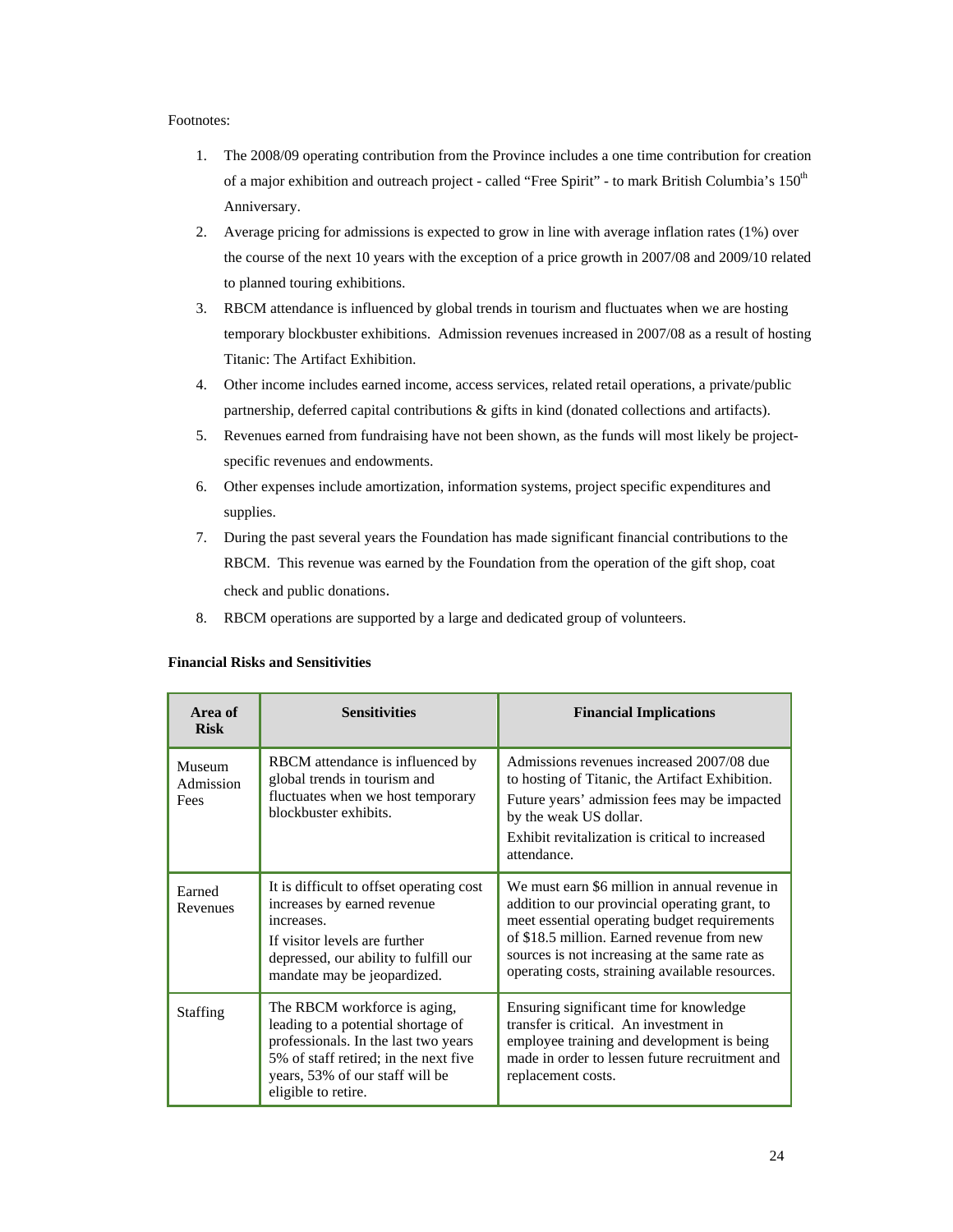#### Key Assumptions

Our Summary Financial Outlook is based on the following assumptions:

- The collections will develop in size and significance, which will increase costs for care and management.
- Attendance targets may decline as world events impact travel.
- The BC Treaty Commission process will continue and will require staff time and resources. We anticipate transfer of some First Nation cultural artifacts and human remains as treaties are completed.
- The visiting public expects renewal.
- Our earned revenue and fundraising must increase to enable us to deliver core products and programming.

#### **Capital Projects**

This year we will complete capital projects started in 2007 to upgrade our buildings for life safety and to ensure we retain Category "A" status for major exhibits. We will:

- Upgrade environmental controls in the temporary gallery to ensure temperature and humidity conditions are appropriate to preserve the collections and ensure we are able to continue housing certified Canadian cultural property, and that we qualify for grants and insurance indemnification associated with hosting international traveling exhibits.
- Replace aging elevators that have not been replaced since their original construction 1969.
- Replace the marble cladding on the exterior of the buildings.

We have put on hold our plans for re-housing archival visual and audiovisual collections in cold storage to prevent further deterioration and preserve them for future generations until we can upgrade our electrical capacity to provide the required electricity for this project. We will explore other options in 2008.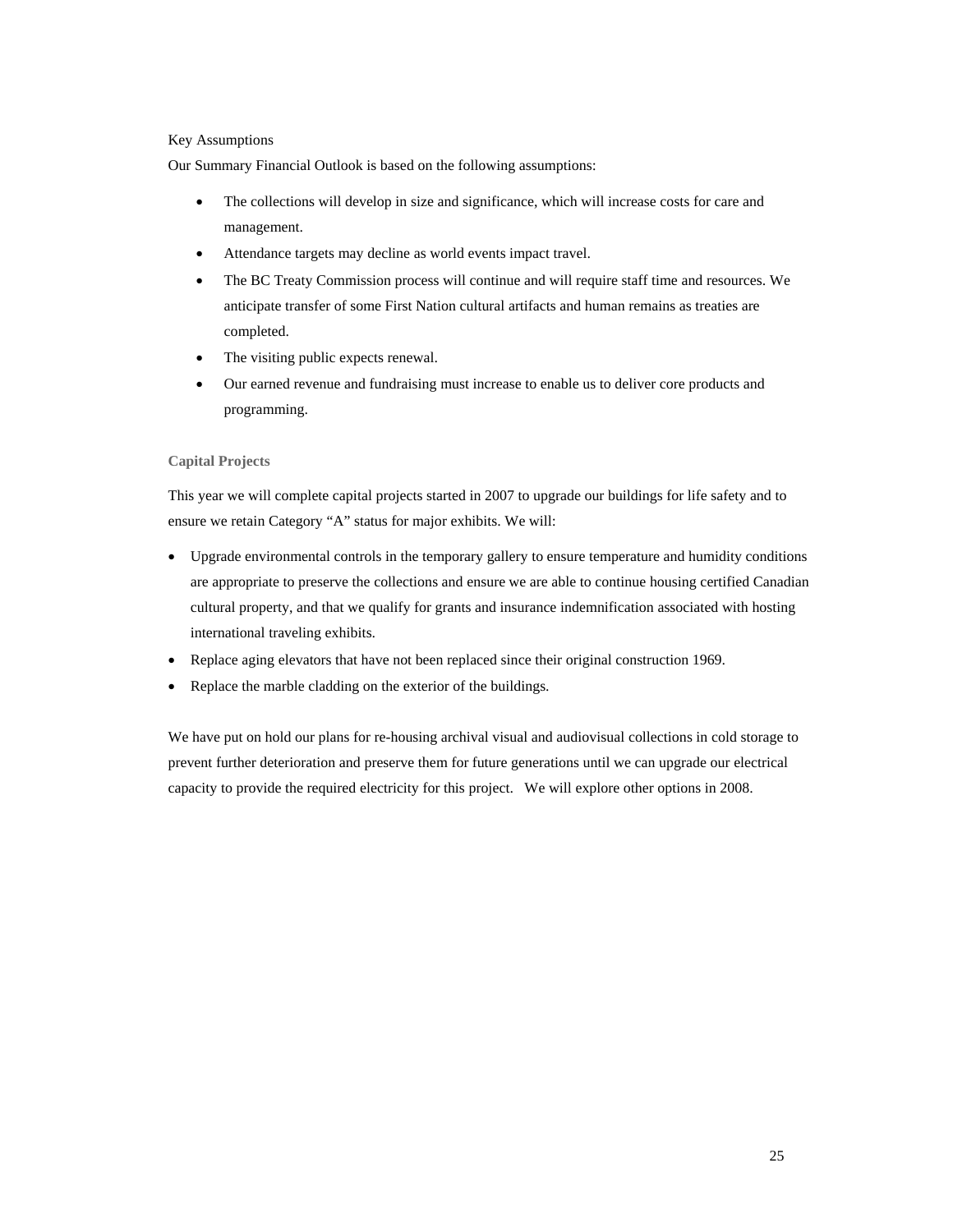## **Contact Information**

More information about the RBCM, including annual reports, risk assessments, and other publications is available at:

Royal British Columbia Museum 675 Belleville Street, Victoria, British Columbia, Canada, V8W 9W2 Tel: (250) 356-RBCM (7226) (phone tree - PDF format) Toll Free: 1-888-447-7977 Fax: (250) 387-5674 Email: reception@royalbcmuseum.bc.ca Website: www.royalbcmuseum.bc.ca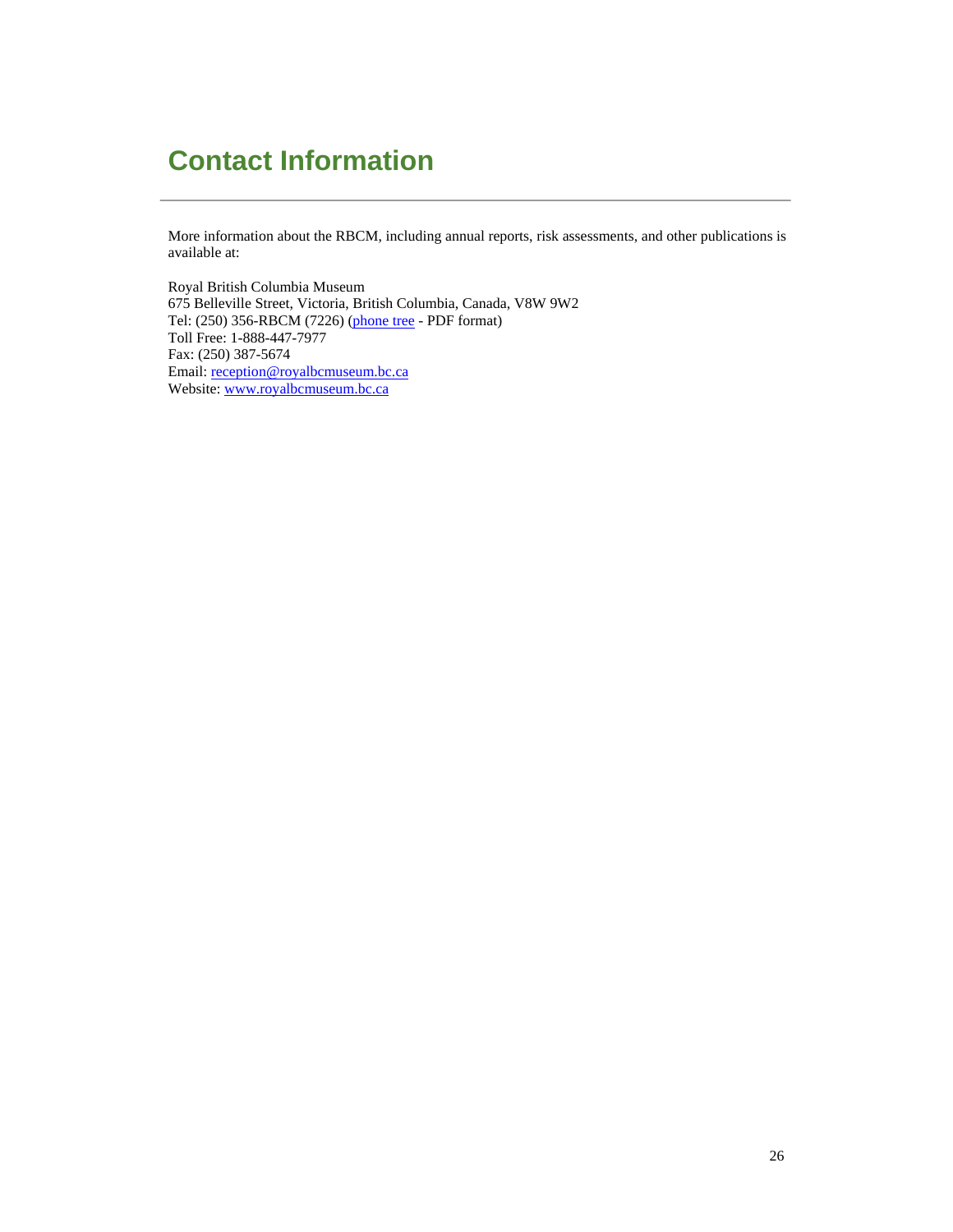### **Appendix A: Looking Forward**

The Royal British Columbia Museum is one of Canada's great museums, and one of the one of the foremost cultural institutions in the world. It provides opportunities for British Columbians and visitors from around the globe to view treasures of the past, significant provincial, national and international collections, educational and research programs, and special exhibitions.

In order to become more self-sustaining, the RBCM needs to undergo a major revitalization. Our business plan, developed in 2006, supports our Master Plan. It examined many of the issues around the preservation of collections, including technical, physical, and financial considerations.

We are planning an extensive expansion and revitalization program that includes:

- Designing a new Access Services/Curatorial building
- Completing construction of a new Access Services/Curatorial building
- Creating an improved visitor experience: developing approximately 2,787 square metres (30,000 square feet) of new exhibition galleries, establishing a long-term strategy for temporary exhibitions – our own presentations as well as touring exhibitions, creating a comprehensive strategy to guide in-house and outreach public and school programming.
- Creating up to four new galleries designed to meet the expectations of customers in terms of both technology and access.
- Improving access to existing galleries for wheelchairs, strollers, and all other visitors.

The new galleries will be capable of hosting blockbuster exhibitions as well as permanent displays to showcase RBCM's extensive collections. A combination of new and renovated buildings will ensure a proper environment to preserve artifacts, collections and archival records against damage or irreplaceable loss. The RBCM will be safer for visitors, provide better function for staff and volunteers, and maximize the enjoyment of visitors for future generations.

This renewal initiative will require us to increase revenue from retail and food-service locations, commercial development, fund-raising and the RBCM's endowment fund, and will depend on contributions from many partners, both public and private,

Our goal is to continue to be a world-renowned museum and archives, maintaining the celebration and preservation of British Columbia's natural and human history, becoming a more financially self-sustaining enterprise, while showcasing British Columbia as the best place on earth.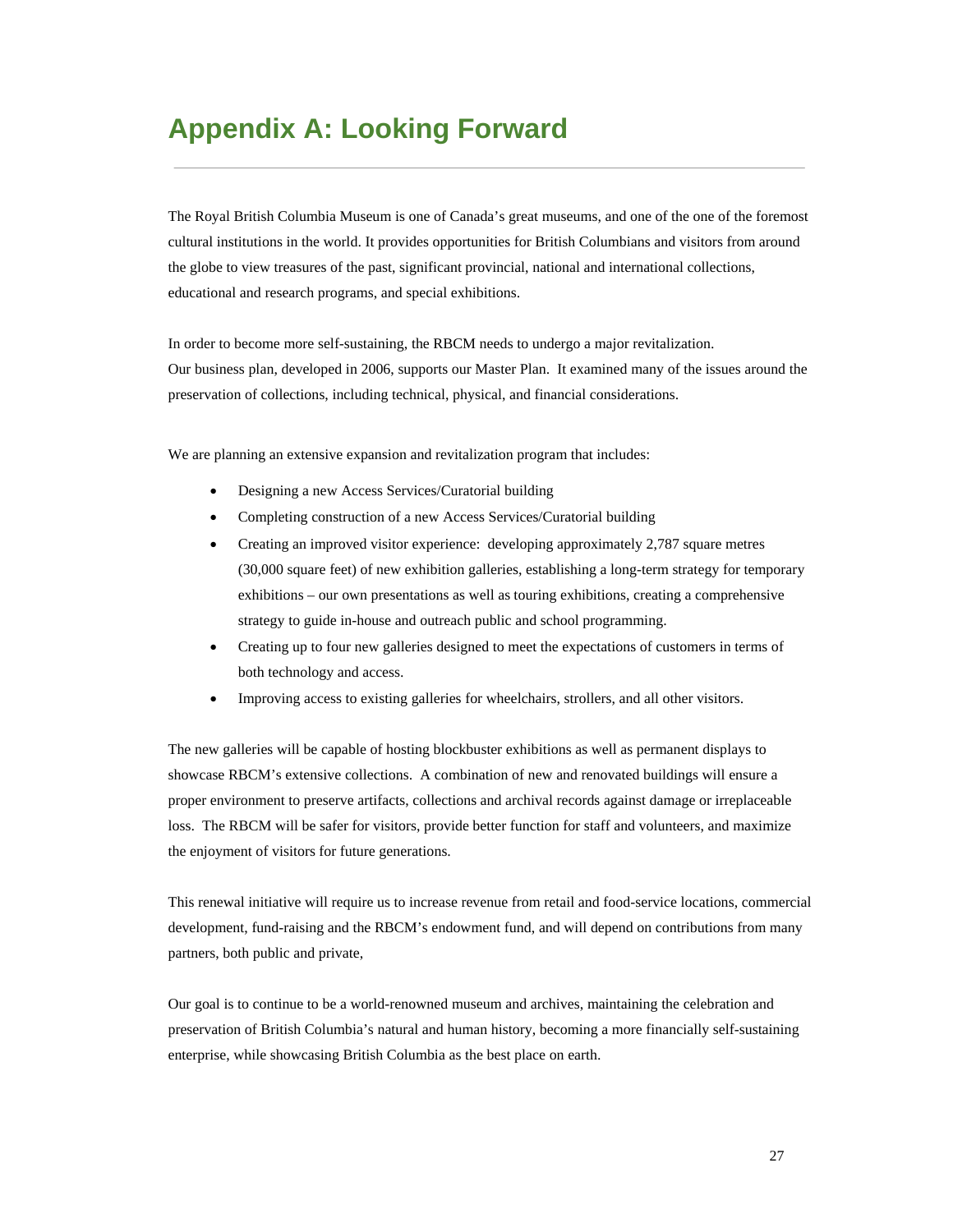## **Appendix B: Refining Our Goals**

Since the publication of our previous Service Plan, we have worked to refine our performance measurement framework. We have clarified goals and objectives and refined related measures. Our intent has been to improve our focus on the critical measures that best reflect the achievement of our goals. We intend to develop additional measures in two critical areas: efficient use of resources, and environmental performance, and are currently researching options.

| Previous Goals                                                                                                                                                                                    | <b>Revised Goals</b>                                                                        | <b>Reason for Change</b>                                                                                                                                     |
|---------------------------------------------------------------------------------------------------------------------------------------------------------------------------------------------------|---------------------------------------------------------------------------------------------|--------------------------------------------------------------------------------------------------------------------------------------------------------------|
| Goal 1:<br>Collections that are<br>representative of the human and<br>natural history of BC which are<br>accessible and which contribute<br>to the knowledge of current and<br>future generations | Goal 1:<br>Collections that are representative<br>of the human and natural history<br>of BC | To focus the goal on the<br>collections—how complete they<br>are, and how well protected they<br>are.<br>The learning dimension has been<br>moved to Goal 2. |
| Goal $2$ :<br>A visitor experience that<br>educates, strengthens quality of<br>life and ensures new and repeat<br>visitation                                                                      | Goal $2$ :<br>To attract, inspire, entertain,<br>educate and engage                         | To improve the focus and<br>motivational value of the goal                                                                                                   |

| Previous Objectives                                                                                            | <b>Revised Objectives</b>                                                                        | <b>Reason for Change</b>                                                                                                                                                                                            |
|----------------------------------------------------------------------------------------------------------------|--------------------------------------------------------------------------------------------------|---------------------------------------------------------------------------------------------------------------------------------------------------------------------------------------------------------------------|
| 1.1 Develop a collection that is<br>significant to BC, representative<br>and authentic                         | 1.1 Longevity of collections<br>protected                                                        | Removed and incorporated into<br>new objective 1.1                                                                                                                                                                  |
| 1.3 The collections contribute to<br>new knowledge and education                                               | 1.2 Generate new information<br>using collections based research                                 | Removed and incorporated into<br>new objective 1.2                                                                                                                                                                  |
| 2.1 Create exhibitions and<br>programs that engage and<br>encourage visitors to explore the<br><b>BC</b> story | 2.1 Exhibitions and programs that<br>engage and encourage the visitor<br>to explore the BC story | Minor wording change                                                                                                                                                                                                |
| 3.1 Contribute to the Economy<br>of BC                                                                         |                                                                                                  | Moved from performance<br>measurement framework and<br>added to the strategic context of<br>our Service Plan. This reflects<br>the fact that our contribution is<br>subject to many factors outside<br>our control. |
| 3.2 Best use of existing<br>Resources                                                                          |                                                                                                  | We have temporarily withdrawn<br>this until we have developed a<br>meaningful measure                                                                                                                               |